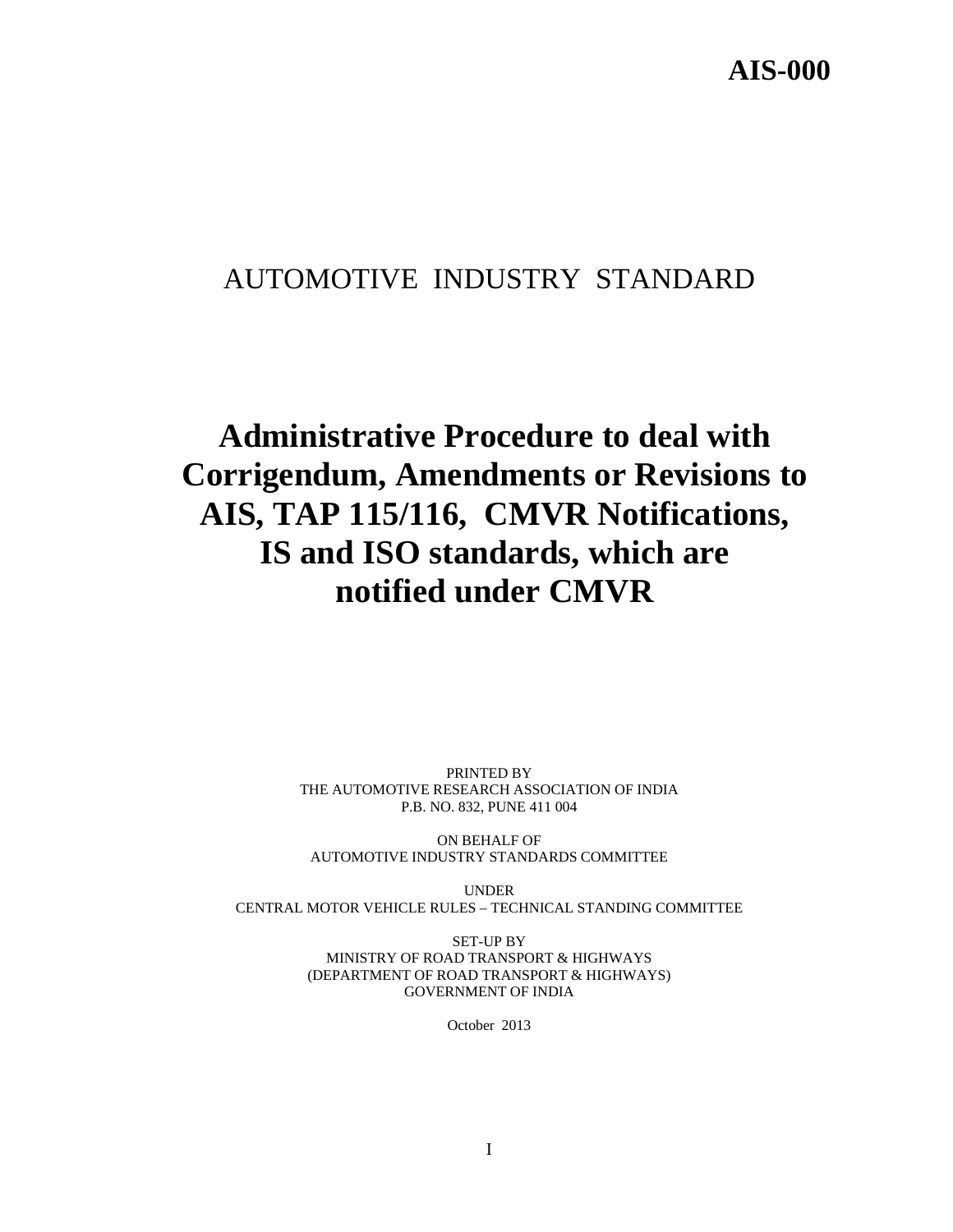| Sr.<br>No.              | Corrigenda. | Amendment | <b>Revision</b> | <b>Date</b> | <b>Remark</b> | Misc. |
|-------------------------|-------------|-----------|-----------------|-------------|---------------|-------|
|                         |             |           |                 |             |               |       |
|                         |             |           |                 |             |               |       |
|                         |             |           |                 |             |               |       |
|                         |             |           |                 |             |               |       |
|                         |             |           |                 |             |               |       |
|                         |             |           |                 |             |               |       |
|                         |             |           |                 |             |               |       |
|                         |             |           |                 |             |               |       |
|                         |             |           |                 |             |               |       |
|                         |             |           |                 |             |               |       |
|                         |             |           |                 |             |               |       |
|                         |             |           |                 |             |               |       |
|                         |             |           |                 |             |               |       |
|                         |             |           |                 |             |               |       |
| <b>General remarks:</b> |             |           |                 |             |               |       |

# **Status chart of the standard to be used by the purchaser for updating the record**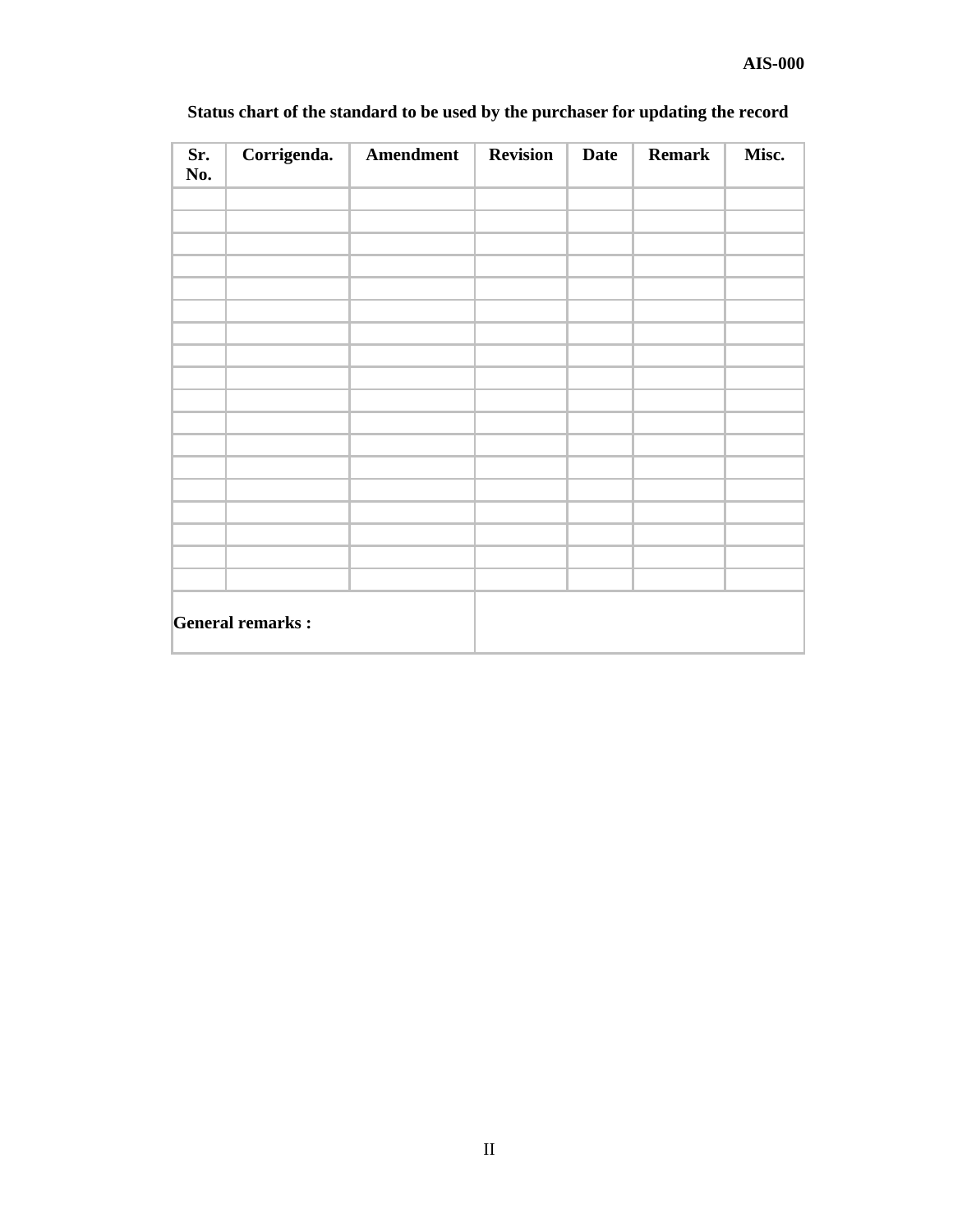| Administrative Procedure to deal with Corrigendum, Amendments or           |
|----------------------------------------------------------------------------|
| Revisions to AIS, TAP 115 / 116, CMVR Notifications, IS and ISO standards, |
| which are notified under CMVR                                              |

| Para.<br>No.   | <b>Contents</b>                                                                                             | Page<br>No. |
|----------------|-------------------------------------------------------------------------------------------------------------|-------------|
| 1.             | Introduction                                                                                                | 1/21        |
| 2              | Scope                                                                                                       | 2/21        |
| 3              | Definitions                                                                                                 | 2/21        |
| $\overline{4}$ | General guidelines for approval of changes in published AIS                                                 | 7/21        |
| 5              | General guidelines for transitional provisions in AIS /<br>TAP 115/116                                      | 9/21        |
| 6              | Provisions regarding IS                                                                                     | 11/21       |
| $\overline{7}$ | General guidelines for approval of changes in published<br>TAP 115/116                                      | 14/21       |
| 8              | General guidelines for approval of changes in published<br><b>CMVR</b> Notifications including CMV Rule 115 | 16/21       |
| 9              | Provisions regarding changes in ISO standards related to<br>vehicle/component approval notified under CMVR  | 16/21       |
| 10             | Acceptance of changes in the UN/ GTR regulation, the base<br>standard for AIS/TAP 115/116                   | 17/21       |

| Annexures    |                                                                                                                                                                                                                    |       |
|--------------|--------------------------------------------------------------------------------------------------------------------------------------------------------------------------------------------------------------------|-------|
| Annexure I   | Mapping of terms for equivalence                                                                                                                                                                                   | 18/21 |
| Annexure II  | Abbreviations used                                                                                                                                                                                                 | 19/21 |
| Annexure III | Composition of AISC panel on Administrative<br>Procedure to deal with Corrigendum, Amendments or<br>Revisions to AIS, TAP 115 / 116, CMVR<br>Notifications, IS and ISO standards, which are notified<br>under CMVR | 20/21 |
| Annexure IV  | Committee composition of AISC                                                                                                                                                                                      | 21/21 |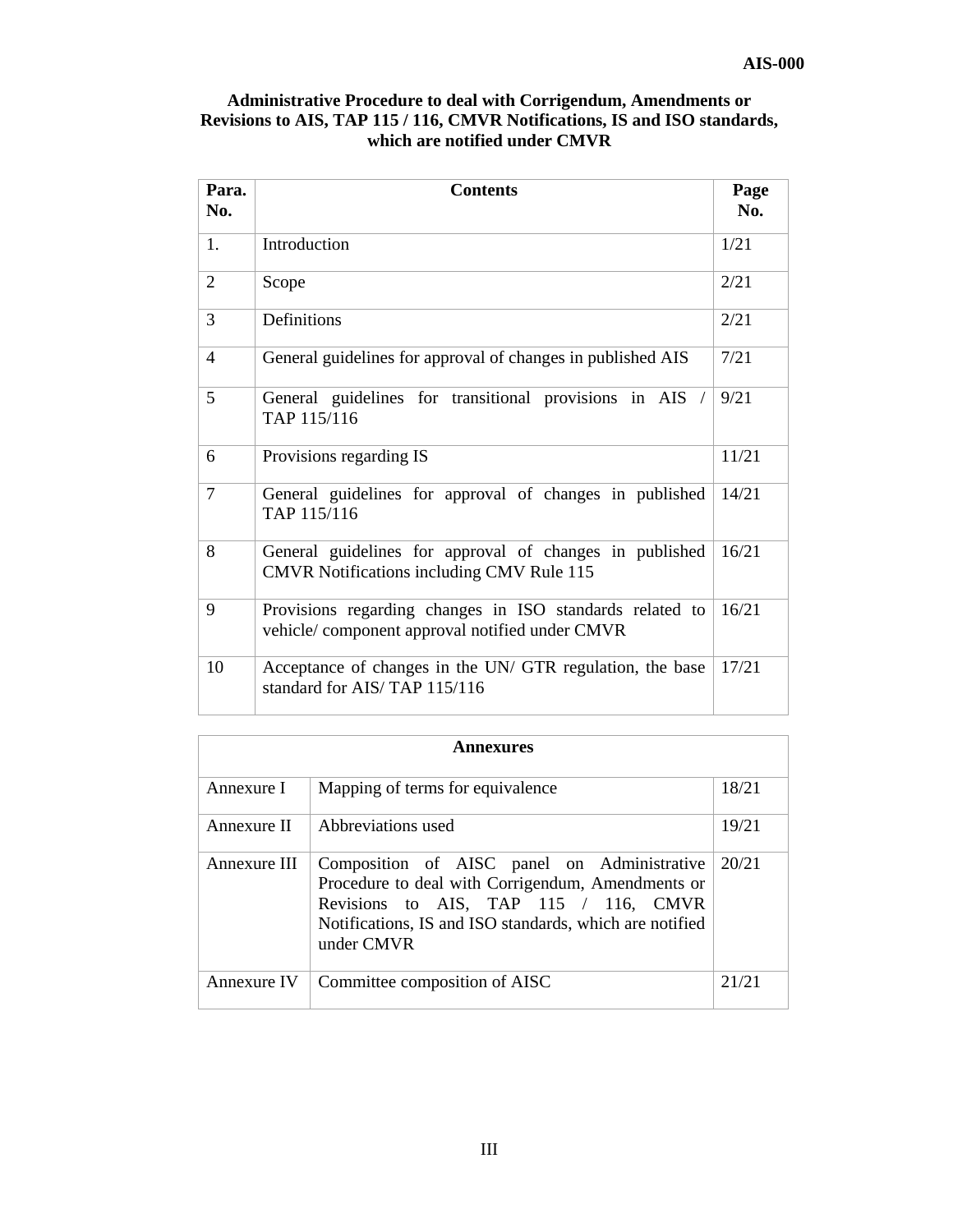## **Administrative Procedure to deal with Corrigendum, Amendments or Revisions to AIS, TAP 115 / 116, CMVR Notifications, IS and ISO standards, which are notified under CMVR**

#### **1.0 INTRODUCTION**

- 1.1 Automotive Industry Standards Committee (AISC) is constituted by Ministry of Road Transport & Highways to formulate safety standards for automotive components, systems and vehicle level testing and type approval. Automotive Industry Standard (AIS), which are published on behalf of AISC, are technically based on equivalent UN Regulations/ EC Directives/ Global Technical Regulations (GTRs). AIS are notified as mandatory requirements under Central Motor Vehicles Rules (CMVR). On account of technological advancements and revisions in corresponding base regulations or any other technical/administrative reasons, AIS will be undergoing modifications from time to time. Transitional provisions related to implementation of such modified standards, granting approvals as per modified standards and extending the previous type approvals are therefore necessary.
- 1.2 Apart from these AIS, several Indian Standards (IS) are also notified under CMVR. As per the directive from government, existing AIS will be subsequently converted to IS by Bureau of Indian Standards (BIS). While modifications of IS is the primary responsibility of BIS, however transitional provisions related to implementation of such modified IS through CMVR are not addressed by BIS. Hence this document also addresses this aspect.
- 1.3 On the similar lines, references related to TAP 115/116 (Type Approval Procedure), ISO Standards notified under CMVR and CMVR provisions/ Notifications related to approval of components/ vehicles require transitional provisions. Such Transitional Provisions are also addressed in this document.
- 1.4 In addition to the notification for amending CMVR, or its related notifications, for implementing the AIS, there are a separate set of notifications for publishing the AIS.

 Such a system exists for BIS also. Whether such notifications for publishing the standard, has been released or not, is considered not to have an effect on implementation of the changes in AIS or IS for type approval as per CMVR.

- 1.5 In notification for amending CMVR, or its related notifications, for implementing the AIS or IS it is normally specified "as amended from time to time". In certain cases, this expression is missing. It is understood that such omissions are by oversight and this document shall also be applicable for such amendments.
- 1.6 This document specifies the administrative procedure for the above.
- 1.7 The AISC panel and the Automotive Industry Standards Committee (AISC) responsible for preparation of this standard are given in Annexure III and Annexure IV respectively.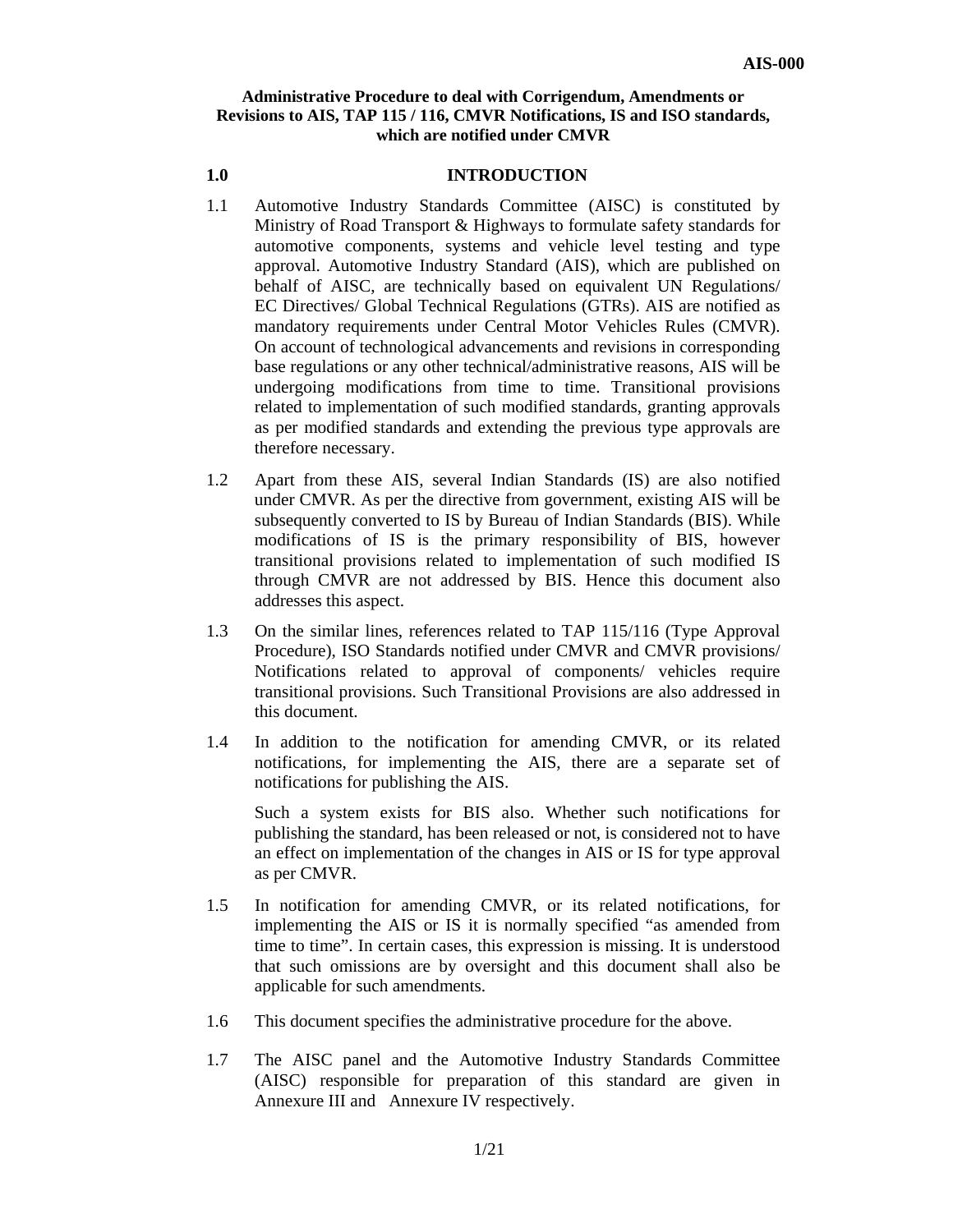## **2.0 SCOPE**

This document is applicable for:

- 2.1 AIS published by Automotive Industry Standards Committee (AISC).
- 2.2 Procedure to be adopted for implementing IS that are published by Bureau of Indian Standards (BIS) which are notified or intended to be notified under CMVR.
- 2.3 TAP 115/ 116 document published by AISC Secretariat.
- 2.4 CMVR provisions/ notifications related to approval of components/ vehicles issued by MoRTH.
- 2.5 Procedure to be adopted for implementing ISO standards which are notified or intended to be notified under CMVR.

## **3.0 DEFINITIONS**

## 3.1 **Following definitions shall apply for the purpose of AIS/ TAP 115/116:**

## 3.1.1 **Corrigendum**

 A corrigendum addresses corrections to previously issued texts and is normally used to avoid different interpretation/s and which does/ do not entail modification in the existing approval, such as, but not limited to corrections on account of editorial errors, inadvertent errors, which do not have any technical bearing with respect to agreed decisions, shall be included in corrigendum.

## 3.1.2 **Amendment**

 An amendment addresses that/ those change/s which does not/ do not entail modification in the existing approval for compliance to the standard or for the vehicle and is normally used for, but not limited to:

- Clarification of test procedures, not imposing new requirements, or
- Permitting previously unexpected new possibilities (e.g. inclusion of alternate test procedure, deletion of certain provisions, etc.)

### 3.1.3 **Revision**

A revision covers change/s in existing requirements, because of which the earlier type approval certificate is no longer valid (at least for some of types of components/ system covered by the standard or a category of vehicle).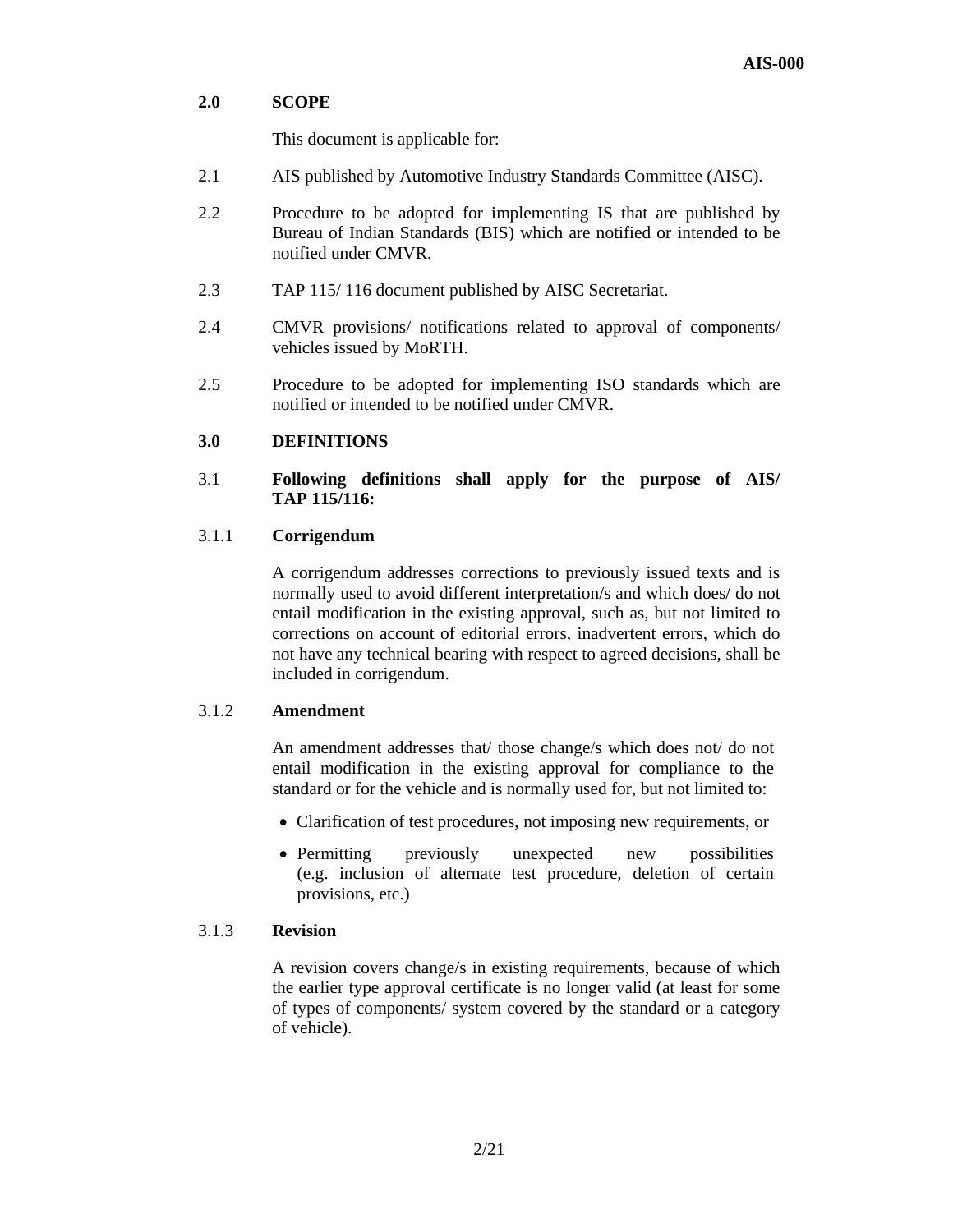A revision necessitates fresh CMVR approval for vehicle system/components.

A revision may include, but not limited to, procedure, performance parameters, modification in the scope, etc.

## 3.2 **Following definitions shall apply for the purpose of IS standards:**

#### 3.2.1 **Corrigendum**

The word corrigendum when used in connection with a standard shall indicate modification of typographical errors, editorial errors not having technical implications and reference changes in the contents of the standard. (Ref: BIS manual 5.9.2.1).

## 3.2.2 **Amendment**

The word amendment when used in connection with a standard shall indicate modifications (alterations, additions, deletions) in the contents of the standard, including corrections of errors and omissions.

Amendment of the standard is made if a revised edition of the standard is not called for.

The amendment of each individual standard shall be numbered sequentially starting with "1" for the first amendment to a given version. This information shall be present in a format style at the head of the first page of the amendment and shall include month and year of printing and title of the standard. (Ref: IS 12: 2005 9.7.11 & 11.1).

#### 3.2.3 **Revision**

When used in connection with a standard shall indicate modifications for new project and reaffirm for time being in the contents of the standard. The revision of the standard is taken up after publishing three amendments to the existing standard. Not more than five amendments can be issued to an existing standard unless the existence of a compelling reason. (Ref: BIS manual 5.11.2 & 5.9.5).

#### 3.2.4 **Reaffirmation of standard**

Means indicating continuing current of the standard without change. The sectional committee responsible will reaffirm the standard to establish it is in current by not more than five years after publication. (Ref: BIS manual 5.11.3.2)

#### 3.3 **Following definitions shall apply for the purpose of ISO standards:**

#### 3.3.1 **Correction**

Removal of printing, linguistic and other similar errors from the published text of a normative document

*(Ref: ISO/IEC Guide 2:2004 Standardization and related activities — General vocabulary (Page 52 Clause 9.5)*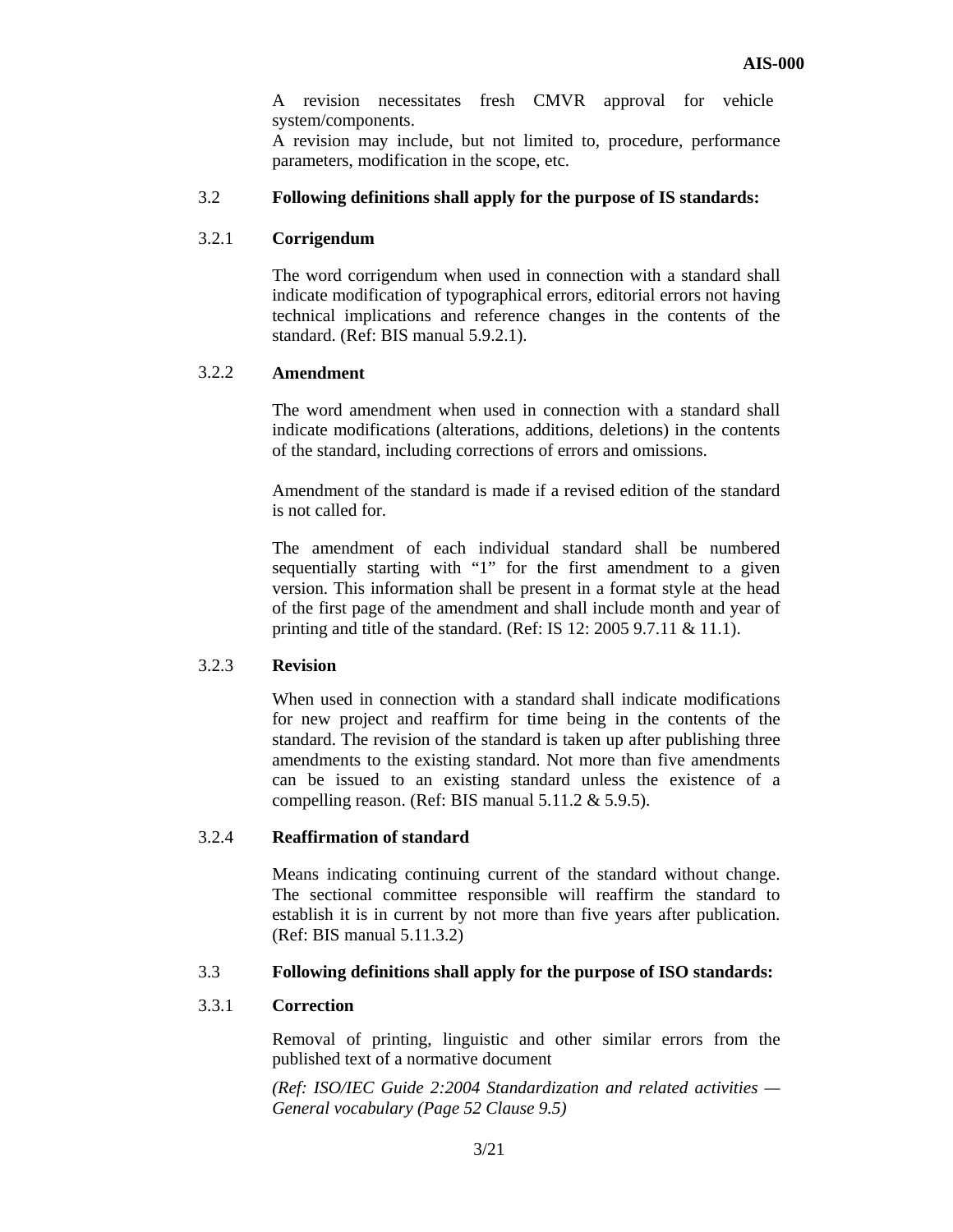## 3.3.2 **Technical corrigendum**

Is issued to correct either:

- a) A technical error or ambiguity in an international standard, a technical specification, a publicly available specification or a technical report, inadvertently introduced either in drafting or in printing and which could lead to incorrect or unsafe application of the publication, or
- b) Information that has become outdated since publication, provided that the modification has no effect on the technical normative elements (see ISO/IEC Directives, Part 2, 2004, 6.3) of the standard.
- **Note:** Technical corrigenda are not issued to correct errors that can be assumed to have no consequences in the application of the publication, for example minor printing errors.

*(Ref : ISO/IEC Directives, Part 1-Propcedures for Technical Work-Clause 2.10.2, Page 28).* 

### 3.3.3 **Amendment**

An amendment alters and/or adds to previously agreed technical provisions in an existing international standard or modification, addition or deletion of specific parts of the content of a normative document.

**Note:** The results of amendment are usually presented by issuing a separate amendment sheet to the normative document.

*(Ref: ISO/IEC Directives, Part 1-Propcedures for Technical Work-Clause 2.10.3, Page 29).* 

### 3.3.4 **Revision**

Introduction of all necessary changes to the substance and presentation of a normative document.

**Note:** The results of revision are presented by issuing a new edition of the normative document.

*(Ref: ISO/IEC Guide 2:2004 Standardization and related activities — General vocabulary (Page 52 Clause 9.7)* 

## 3.4 **Following definitions shall apply for the purpose of notifications and their implementation under CMVR**

### 3.4.1 **Date of Notification**

It is the date on which the notification is published in the Gazette of India, amending CMVR or related notifications for implementation of the standard.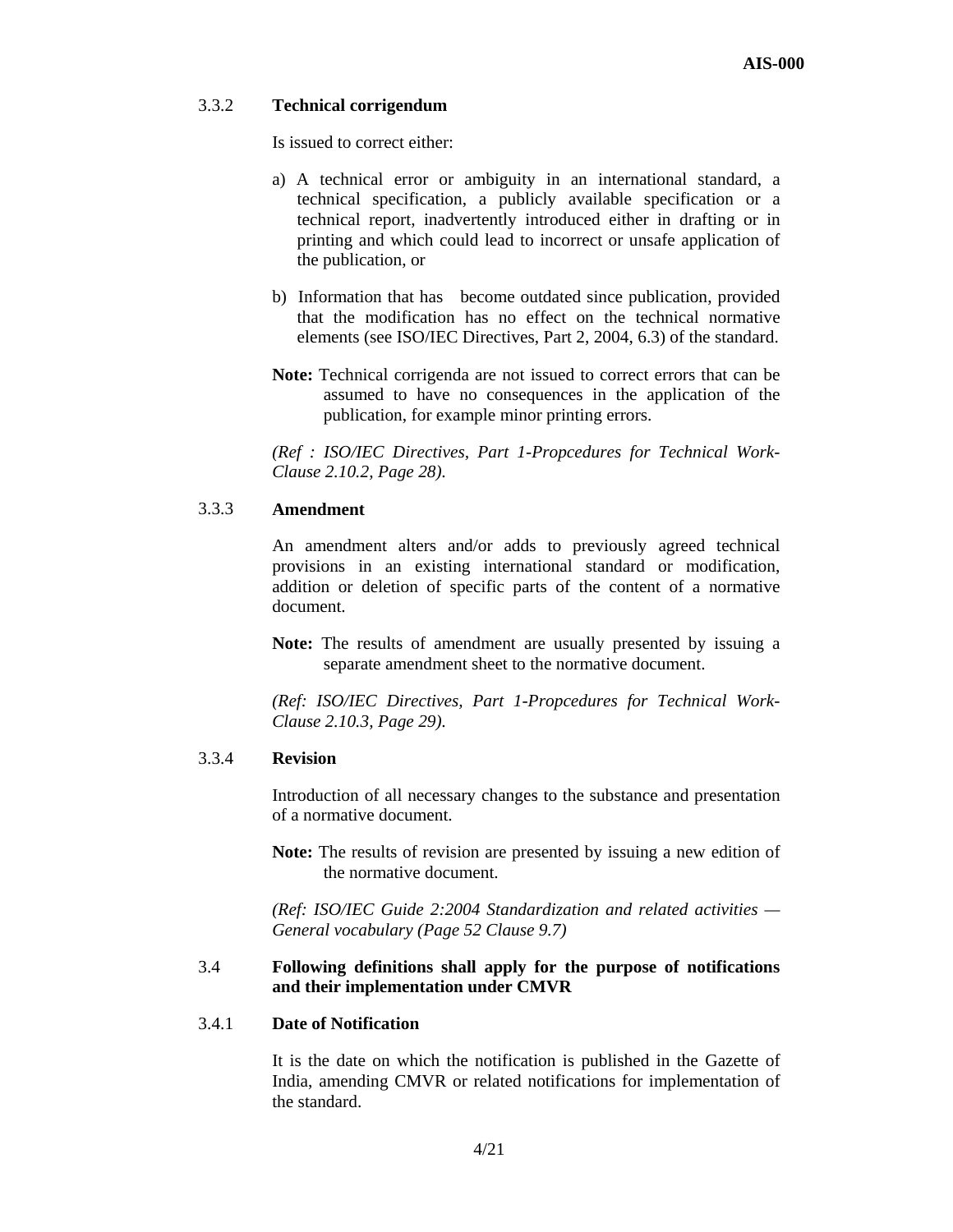## 3.4.2 **Date of Implementation**

It is the date on and from which, the compliance to the stated provision becomes mandatory through Gazette Notification.

- **Note1:** A particular standard may have different dates of implementation (e.g. for different categories of vehicle, new/ existing models, etc.)
- Note 2 : Unless otherwise so specified in the notification, the provision of the standard is applicable to the vehicles manufactured on and from the date of implementation.

#### 3.4.3 **Effective Date**

It is the date from which at applicant's option, approval as per revised standard shall be issued and this approval is deemed to be compliance to the both old and new notified standard

#### 3.5 **Schematic Representation of Important Dates**

Following sketch gives schematic representation of various dates related to implementation of a standard or its modifications.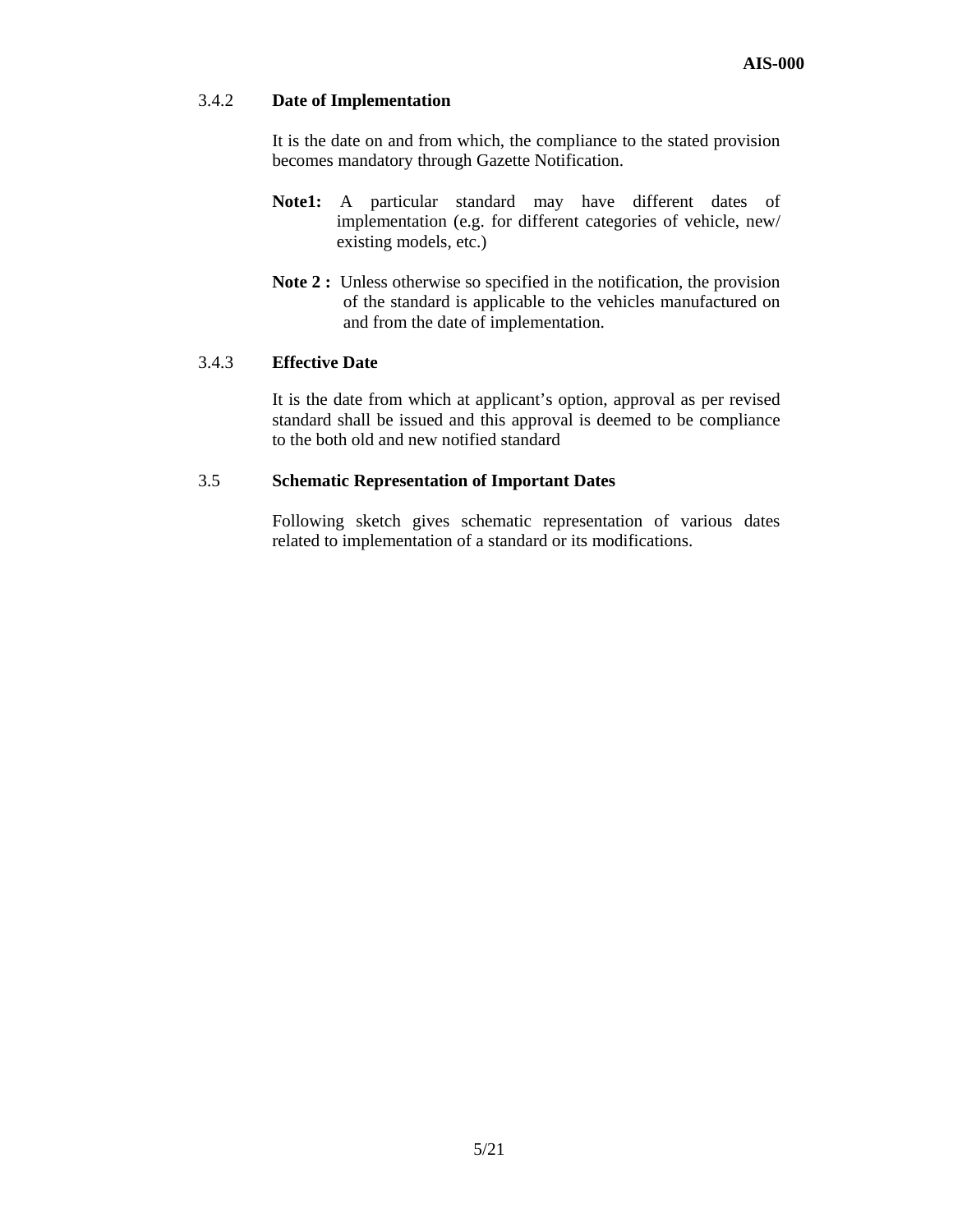



\*Note: A standard can have more than one date of implementation e.g. different dates of implementation for new and existing models or different dates for various vehicle categories etc. The transition period for any vehicle model/vehicle category etc. remains applicable till the time the modified standard becomes mandatory for them.

## **Schematic Representation of Important Dates for Implementation of Modified Standard**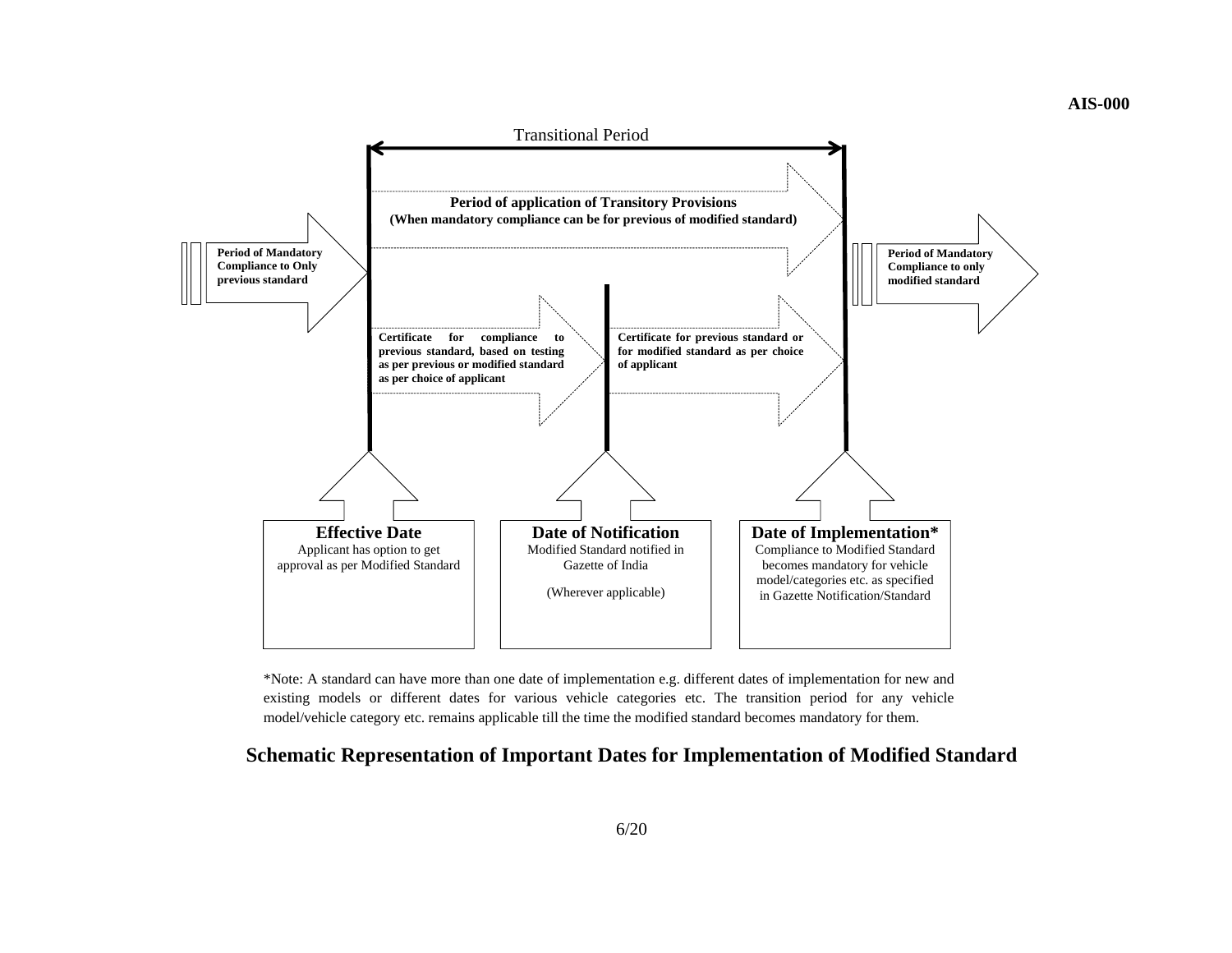## **4.0 GENERAL GUIDELINES FOR APPROVAL OF CHANGES IN PUBLISHED AIS**

## 4.1 **Procedure for proposing a change in AIS:**

- 4.1.1 Proposal for changes in AIS can be initiated by stakeholders such as government agencies, user, panel member, India GR Working group, AISC Secretariat (here in after referred as Secretariat), etc. Proposal along with justification shall be sent to Secretariat, and where possible, under copy to the panel Convener (here in after referred as Convener). The proposer may indicate whether it is a proposal for a corrigendum, amendment or a revision.
- 4.1.2 Secretariat shall forward the proposal to the Convener.
- 4.1.3 Convener shall examine the proposal and decide whether the proposal is acceptable (either as it is or with changes) or not acceptable. Convener may do so in consultation with the panel.
- 4.1.4 If the proposal is not acceptable:
- 4.1.4.1 Convener shall, in consultation with the panel members, submit to Secretariat a report giving the reasons thereof.
- 4.1.4.2 Secretariat shall put up the Convener's report to Chairman AISC for consideration.
- 4.1.4.3 If Chairman AISC accepts the Convener's report, the change shall not be processed and the Secretariat shall inform the proposer accordingly. If not, the subject shall be taken up in AISC for final decision.
- 4.1.5 If the proposal is considered acceptable by the Convener or in the event Chairman AISC does not accept the Convener's recommendation to reject the proposal, the Convener shall classify the proposal as a corrigendum or amendment or revision. Accordingly the following actions for processing the modifications shall ensue.

### 4.2 **Procedure for approval of corrigendum to AIS:**

- 4.2.1 The Convener shall prepare the draft corrigendum, along with check list etc. and forward to Secretariat.
- 4.2.2 Secretariat shall prepare the approval document and seek approval from the Convener, Member Secretary and Chairman AISC.
- 4.2.3 After the approval of Chairman-AISC, Secretariat shall issue corrigendum.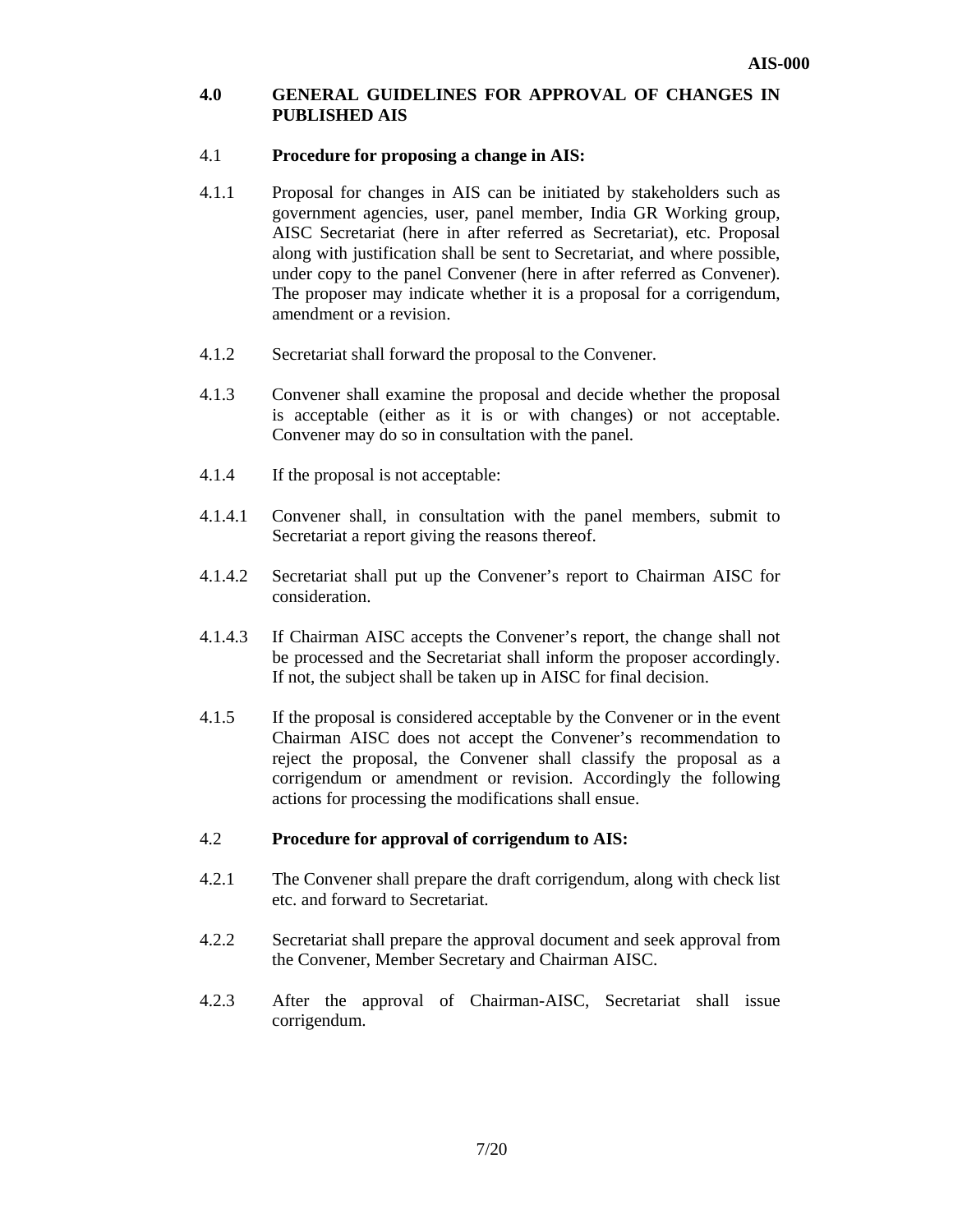#### 4.3 **Procedure for Approval of an Amendment to AIS:**

- 4.3.1 Convener shall prepare the draft amendment, in consultation with panel members (if necessary), incorporating transitional provisions (if any needed for implementation), check list etc. and submit to Secretariat.
	- **Note** : If the effective date and implementation dates cannot be retained as prescribed in 5.1.2 or 5.2.2, such dates and reasons thereof shall also be worked out and submitted for consideration of AISC.
- 4.3.2 Secretariat shall circulate the proposed amendment to the members of AISC and also make it available on website for users to give comments.
- 4.3.3 The comments received if any shall be considered by the panel and the Convener shall submit the final recommendation to AISC Secretariat for putting up to the AISC.
- 4.3.4 AISC shall take final decision regarding approval or otherwise.
- 4.3.5 After the approval of Chairman-AISC, Secretariat shall issue the amendment and submit the approved amendment to CMVR-TSC for adoption.

## 4.4 **Procedure for Approval of Revision to AIS:**

- 4.4.1 Convener shall submit proposal to AISC and seek approval for action plan for preparing revision.
- 4.4.2 After approval in principle from AISC, Convener shall discuss in panel and prepare the draft revision. While finalizing the proposal, the number of iterations of proposed revised drafts may be needed, as discussed and decided by the panel.
- 4.4.3 The Convener shall make periodic progress reports to AISC and may seek guidance from AISC on any of the specific issues.
- 4.4.4 The final proposal shall normally consist of:
	- 1. Finalized draft of revision including the transitional provisions,
	- 2. Check list,
	- 3. Recommended implementation dates,
	- 4. Proposed draft notification for implementation,
	- 5. If applicable, the changes from the base standard and justifications thereof.
	- 6. Any other relevant information
- 4.4.5 Secretariat shall submit the complete proposal to AISC for approval.
- 4.4.6 AISC shall take final decision regarding approval or otherwise.
- 4.4.7 Secretariat shall submit the approved revision to CMVR-TSC for adoption.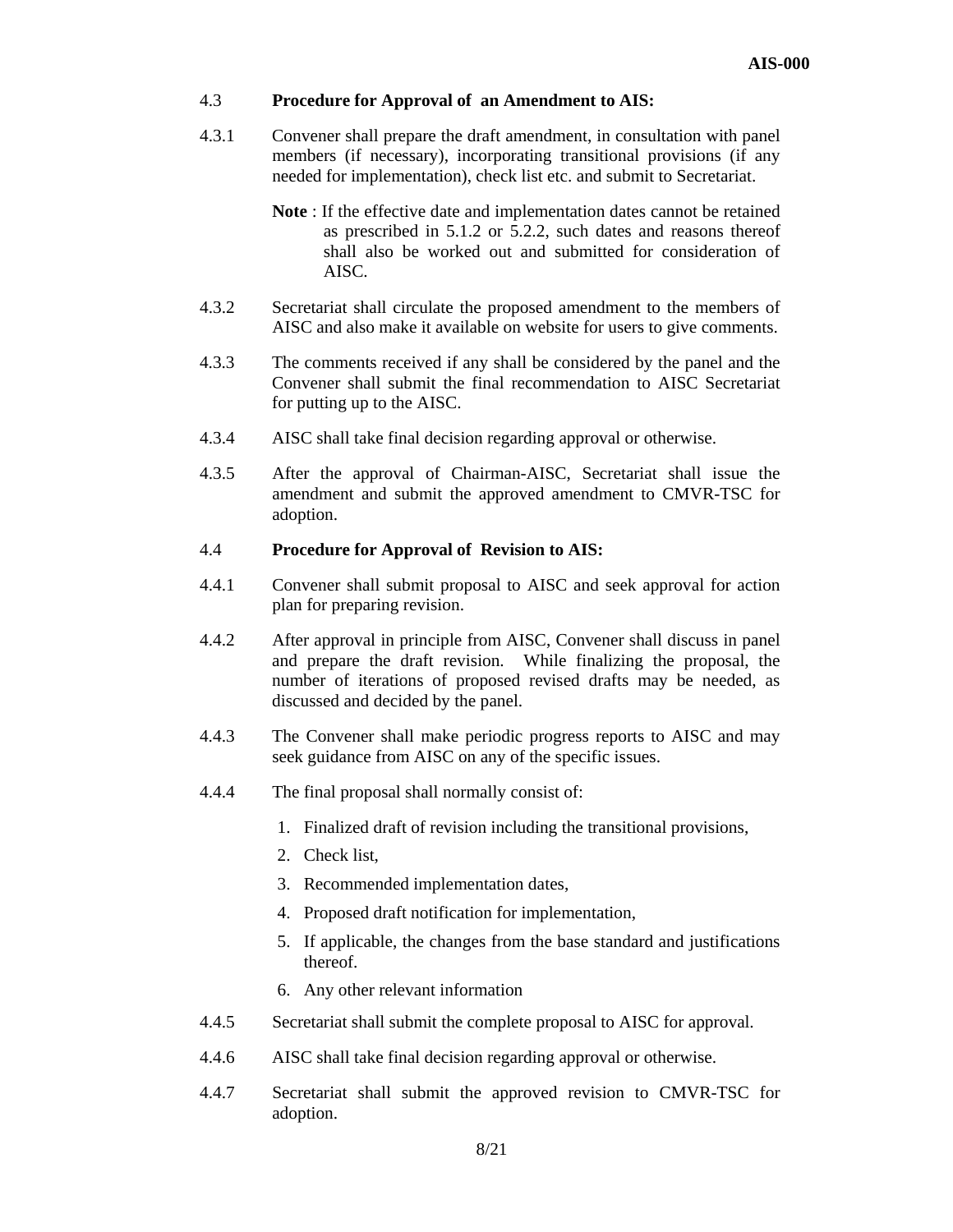## 4.5 **Procedure for numbering and publication**

- 4.5.1 Corrigenda and amendments are issued indicating only the changes in the existing AIS. Revisions are issued in the form of a complete document
- 4.5.2 Secretariat shall release approved and adopted documents as follows.

| Corrigendum as: | "Corrigendum No. XX (MM/YYYY)<br>to<br>AIS-ABC: Title------"                                                           |  |
|-----------------|------------------------------------------------------------------------------------------------------------------------|--|
| Amendment as:   | "Amendment No. XX- (MM/YYYY)<br>$f_{\Omega}$<br>AIS-ABC: Title------"                                                  |  |
| Revision as:    | 'AIS-ABC (Rev. XX): (YYYY)'<br>YYYY represents the year in which the<br>corrigendum / amendment/ revision is published |  |

- 4.5.3 Secretariat shall make these available on website.
- 4.5.4 Secretariat shall also inform the availability on the website to the members of the panel, AISC and CMVR-TSC.
- 4.5.5 In the case of revision of an AIS, the Secretariat shall also submit the proposed draft notification for amending CMVR or related notifications issued under CMVR for implementation of the revision.
- 4.5.6 Secretariat shall also submit the necessary information to MoRTH for publication gazette of amendment or revision, as per guidelines given by MoRTH.

## **5.0 GENERAL GUIDELINES FOR TRANSITIONAL PROVISIONS IN AIS/ TAP 115/116**

 Any modification in the earlier approved and/ or notified standard could be associated with transitional provision with respect to approval and compliance. Major aspects of transitional provision are described below:

## 5.1 **Effective Date:**

 Based on the nature of changes in the standard, following dates would become effective

- 5.1.1 Corrigendum: The date on which approval authority approves the corrigendum (approval authority- Chairman AISC or Chairman-SCOE as the case may be)
- 5.1.2 Amendment: Date of meeting of AISC/ SCOE in which the amendment is approved.
- 5.1.3 Revision: Date of meeting of CMVR-TSC/ SCOE in which the revised standard is adopted

**Note :** The effective dates shall be indicated on the published standards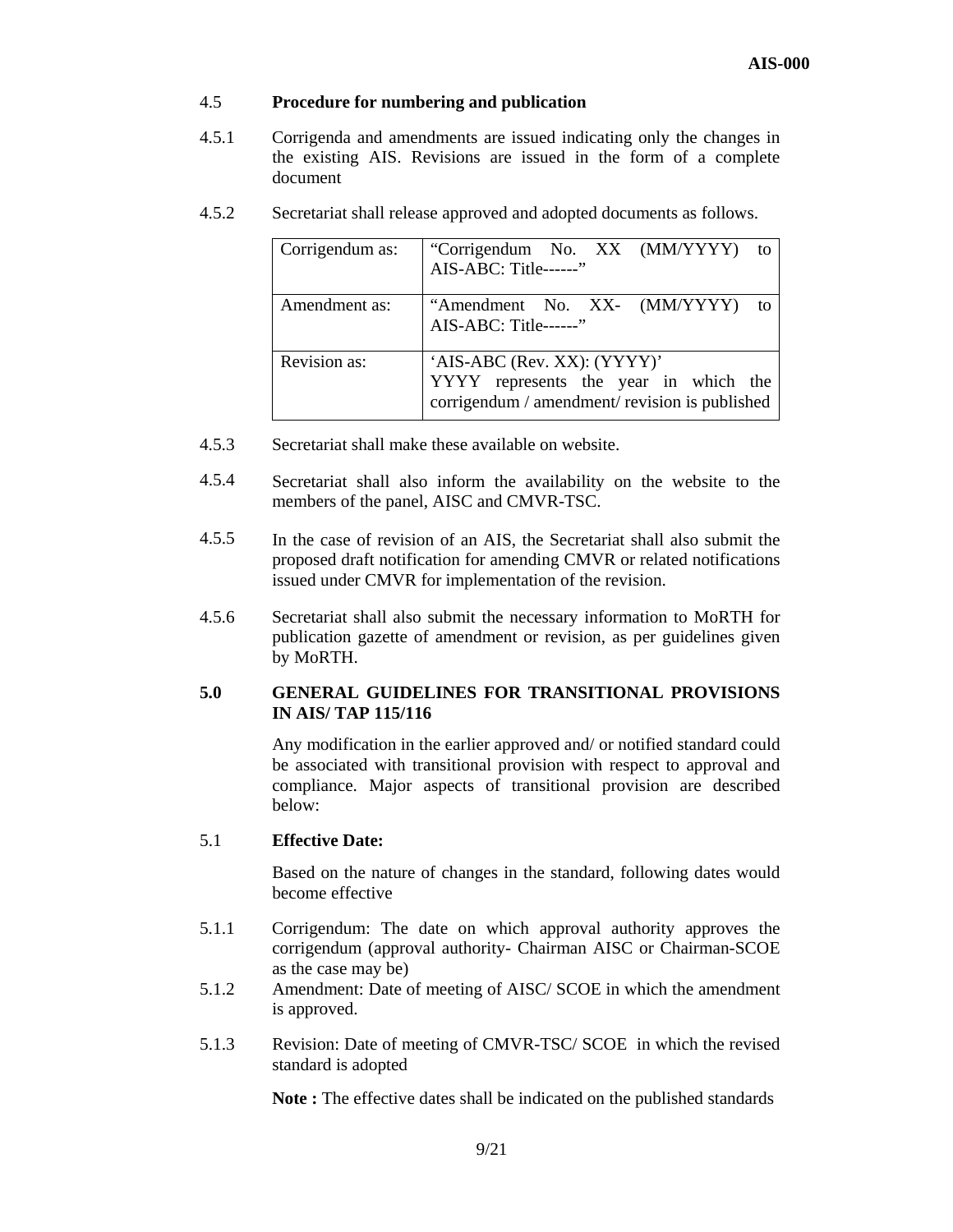### 5.2 **Dates of implementation:**

 Based on the nature of modifications in the standard, the corresponding dates of implementation shall be as below:

- 5.2.1 Corrigendum: Corrigendum shall be applicable to all type approval and COP approvals issued on and after the effective date.
- 5.2.2 Amendment: Amendment shall be applicable to all type approvals issued on and after the effective date unless otherwise specifically approved by AISC.
- 5.2.3 Revision: Type approval as per the revision shall be mandatory from the date of implementation as specified in Gazette of India notified by MoRTH amending the CMVR or its related notification for implementing the revision.
	- Note : In the case of applications made before the date of implementation and not completed, applicability of the corrigendum or amendment shall be at the option of applicant.

## 5.3 **Compliance to previous version and revised version of the standard**

- 5.3.1 At the request of the applicant, type approvals for compliance to revised standard shall be granted by test agencies on and after the effective date. Such type approvals shall be deemed to be compliance to previous standard unless otherwise stated
- 5.3.2 At the request of applicant, type approval for the compliance to previous standard, shall be granted up to the date of implementation of revised standard.
- 5.3.3 Type approvals issued for compliance to previous standard, shall be extended to approval of compliance to revised standard, subject to satisfactory compliance of the following:
- 5.3.3.1 Carrying out only additional tests and/ or verification as specified in the revised standard.
- 5.3.3.2 In case there are changes in the tests or verification procedure between the previous and revised standard, carrying out those tests or verification, in accordance with new test procedures (along with consequential tests, if any) specified in revised standard
- 5.3.3.3 In case, where both versions have same tests procedures or verification process but different acceptance criteria- earlier test results shall be verified for compliance with the revised criteria.
- 5.4 In case of engineering changes in an approved product compliant to previous standard, the manufacturer has a choice of applying for:
- 5.4.1 Extension of approval to the previous standard till the date of implementation of the revised standard.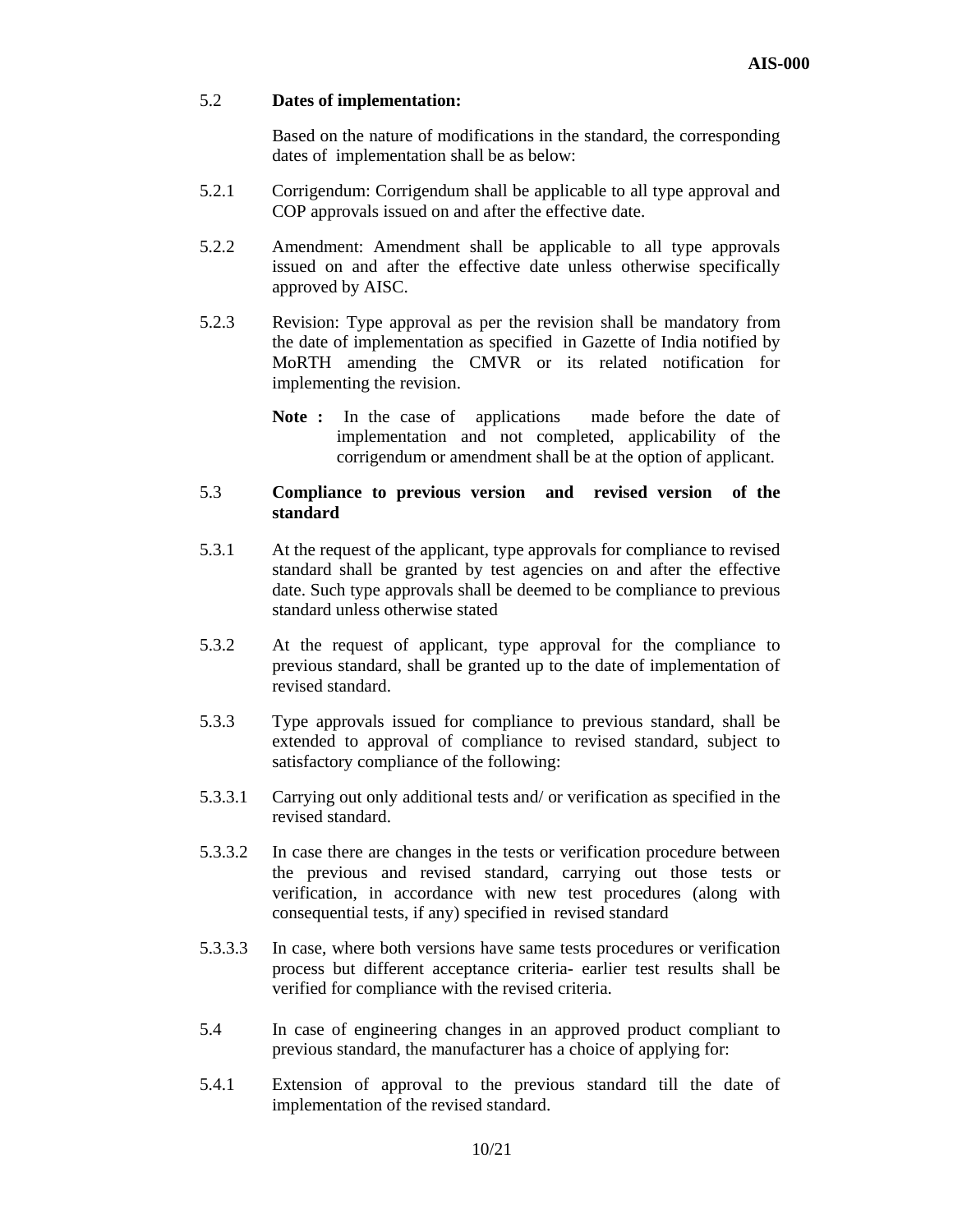- 5.4.2 Or Approval to the revised standard, including the engineering changes.
- 5.4.3 In case of 5.4.1
- 5.4.3.1 In case, in the revised standard one or more tests or verification are dropped, extension of previous approval shall be accorded disregarding such tests or verifications.
- 5.4.3.2 The provisions of Criteria of Extension of Approval prescribed in revised standard, shall be followed for provisions covered in the previous standard, unless otherwise so specified in the revised standard.
- 5.4.4 In the case of 5.4.2, procedure prescribed in 5.3 shall be followed.
	- **Note 1:** The technical details for the revised AIS shall be worked out as per the guidelines given in 5.3 and 5.4 and shall be included in the transitional provisions of the revised AIS/ TAP.
	- **Note 2:** The corresponding guidelines for other Standards or Rules covered in this document for which Transitional Provisions are applicable, may be derived from the equivalence of terms table given in Annexure I.

#### **6.0 PROVISIONS REGARDING IS**

 The responsibility of issue and control of modifications in IS rests with Bureau of Indian Standards. This section specifically covers the requirement with respect to transitional provisions related to implementation of IS, which is replacing existing notified AIS and amendments in already notified IS under CMVR.

### 6.1 **IS replacing existing notified AIS**

 Before notifying the IS standard in place of AIS, it shall be necessary to establish the equivalence or otherwise of the two standards. The procedure for establishing equivalence of the IS and its corresponding AIS shall be as under

- 6.1.1 Proposal for notifying IS in place of existing AIS shall be normally initiated by BIS through CMVR-TSC. CMVR-TSC or AISC may also identify such need and initiate action
- 6.1.2 CMVR- TSC will direct AISC to examine equivalence.

**Note:** If AISC has identified such need and indicated the action, AISC need not wait for the direction.

6.1.3 AISC or its designated panel shall examine whether the two standards are equivalent.

> In case of standards which come under the purview of AIS-037, the study of equivalency, the details which are specified for tests for COP, in the original AIS or Annex B of AIS-037, as applicable shall also be considered.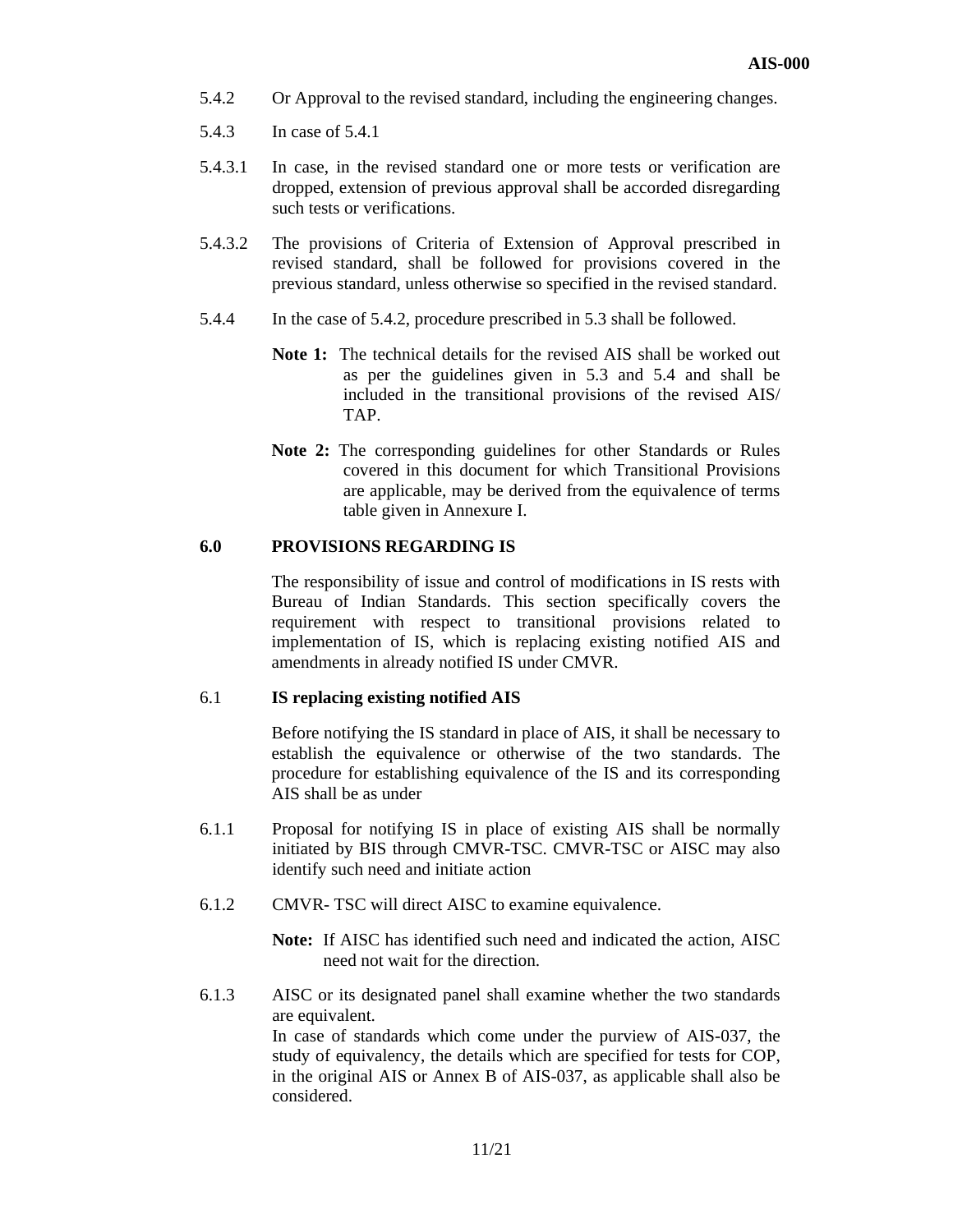- 6.1.3.1 In case equivalence is established, AISC or its designated panel shall work out transitional provisions similar to Para 5 above. In case the designated AISC panel works out such details, it shall be as approved by AISC. Thereafter Secretariat shall place the IS with the details and draft notification for Implementation for approval to CMVR-TSC.
- 6.1.3.1.1 In such cases the type approvals and COP already issued as per AIS shall continue to remain valid and no further approval is required.
- 6.1.3.2 In case there are some changes:
- 6.1.3.2.1 AISC shall ascertain and endorse whether the changes are acceptable from the statutory point of view. If the changes are acceptable action prescribed in 6.1.3.1.shall be followed. In addition, the transitional provisions shall include, whether the type approvals and COP already issued shall continue to remain valid or if not, the provisions for extension for such approvals shall be included similar to those prescribed in Para 5.3.
- 6.1.3.2.2 In case, AISC does not endorse the changes, Secretariat shall submit the details and appropriate recommendation to CMVR-TSC for taking final decision.

## 6.2 **Notified IS under CMVR, which undergo changes**

Changes in IS are one of the following types:

- Corrigendum
- Amendment
- Revision
- Reaffirmation

## **BIS definitions as compiled from relevant BIS documents are given in Para 3.2 above**

### 6.2.1 **The procedure to deal with modifications in notified IS shall be:**

 In the case of corrigendum or amendment in IS, BIS shall inform AISC Secretariat, after the concerned Sectional Committee finalizes the amendment.

- 6.2.2 AISC or the designated panel shall examine whether the changes are acceptable from the statutory point of view.
- 6.2.2.1 If acceptable, AISC or designated panel shall examine whether these changes entail a change in the type approval
- 6.2.2.1.1 If these changes do not entail a change in type approval, AISC or designated panel shall work out the effective date and implementation date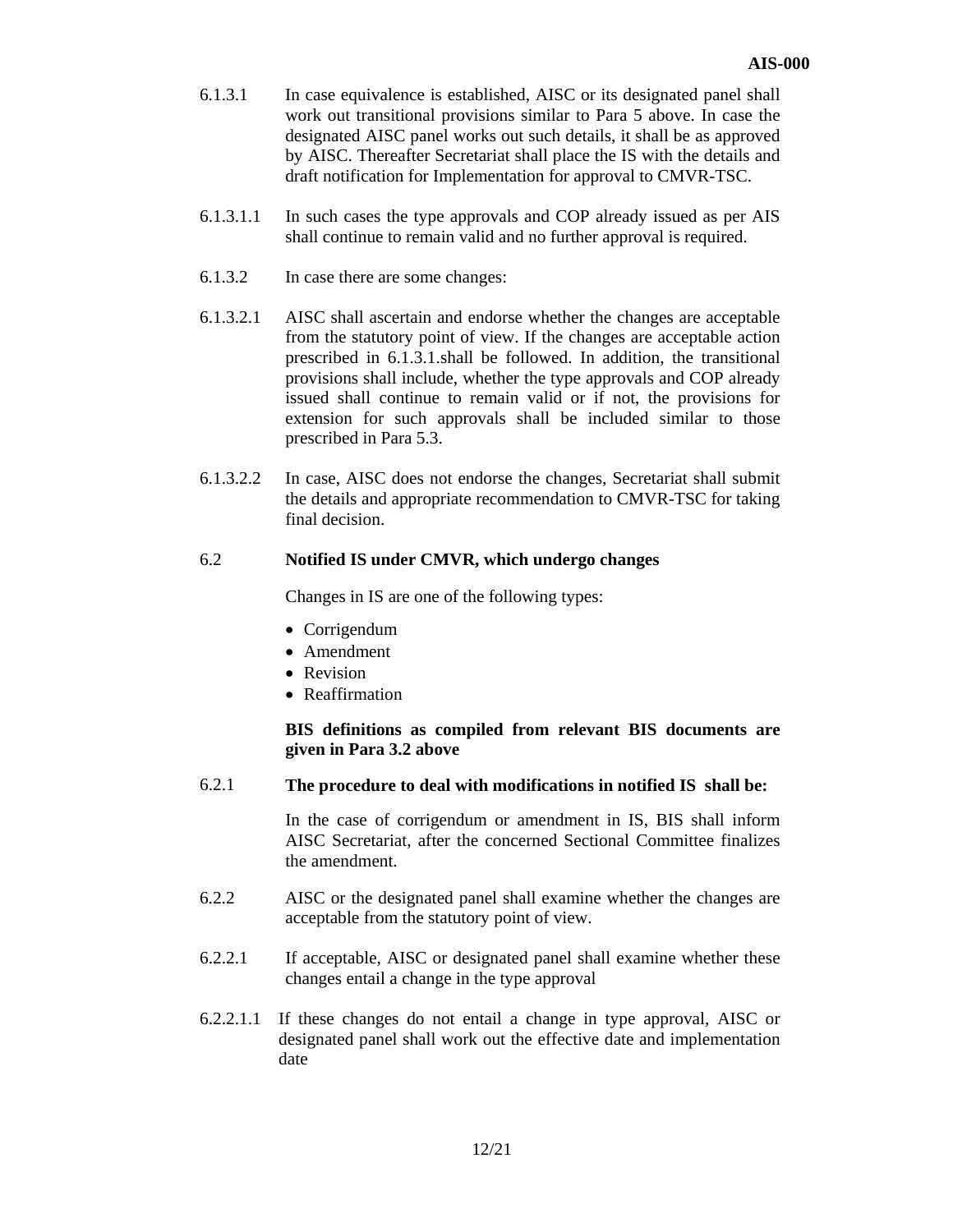- **Note:** Unless the amendment requires lead-time in implementation (e. g. need for new test facilities or changes in the specification of the vehicle/subsystem/part for ensuring compliance to the amended requirements) the effective date and implementation date shall be the date of the meeting of the BIS Sectional Committee which approved the amendment.
- 6.2.2.1.2 If it affects the type approval, AISC or the designated panel shall work out the effective date, implementation dates taking into account the lead time necessary and transitional provisions as per details give in 5.3. AISC shall obtain approval from CMVR-TSC.
- 6.2.2.2 If not acceptable, AISC shall recommend to CMVR-TSC not to follow the corrigendum or amendment for CMVR approval process. CMVR-TSC shall take final decision.
	- **Note** : In case the above details are worked out by the designated panel, the Convener shall submit the details to Secretariat for the final decision by AISC followed by CMVR-TSC for adoption.

#### 6.3 **In the case of revision of notified Indian Standard**

6.3.1 Proposal for notifying the revised IS in place of existing IS shall be normally initiated by BIS through CMVR-TSC. CMVR-TSC or AISC may also identify such need and initiate action.

CMVR- TSC shall direct AISC to examine the proposal.

- 6.3.2 AISC or its designated panel shall examine and ascertain that the changes are acceptable from the statutory point of view. If acceptable, it shall work out transitional provisions, including those related to AIS-037 (if any) and put up to CMVR-TSC for adoption.
	- (i) Transitory provisions shall take due consideration of whether the existing type approvals/COP are affected or not. (In case the IS do contain this information).
	- (ii) Work out the effective date and implementation date.
	- (iii) Prepare the draft notification
- 6.3.3 In case the changes are not acceptable, AISC shall report the details to CMVR-TSC for appropriate decision.
- 6.3.4 No action need be taken in case an Indian Standard is reaffirmed.

### 6.4 **AIS replacing existing notified IS**

 Under normal situations modification of a notified IS would be undertaken by BIS unless otherwise directed by CMVR-TSC.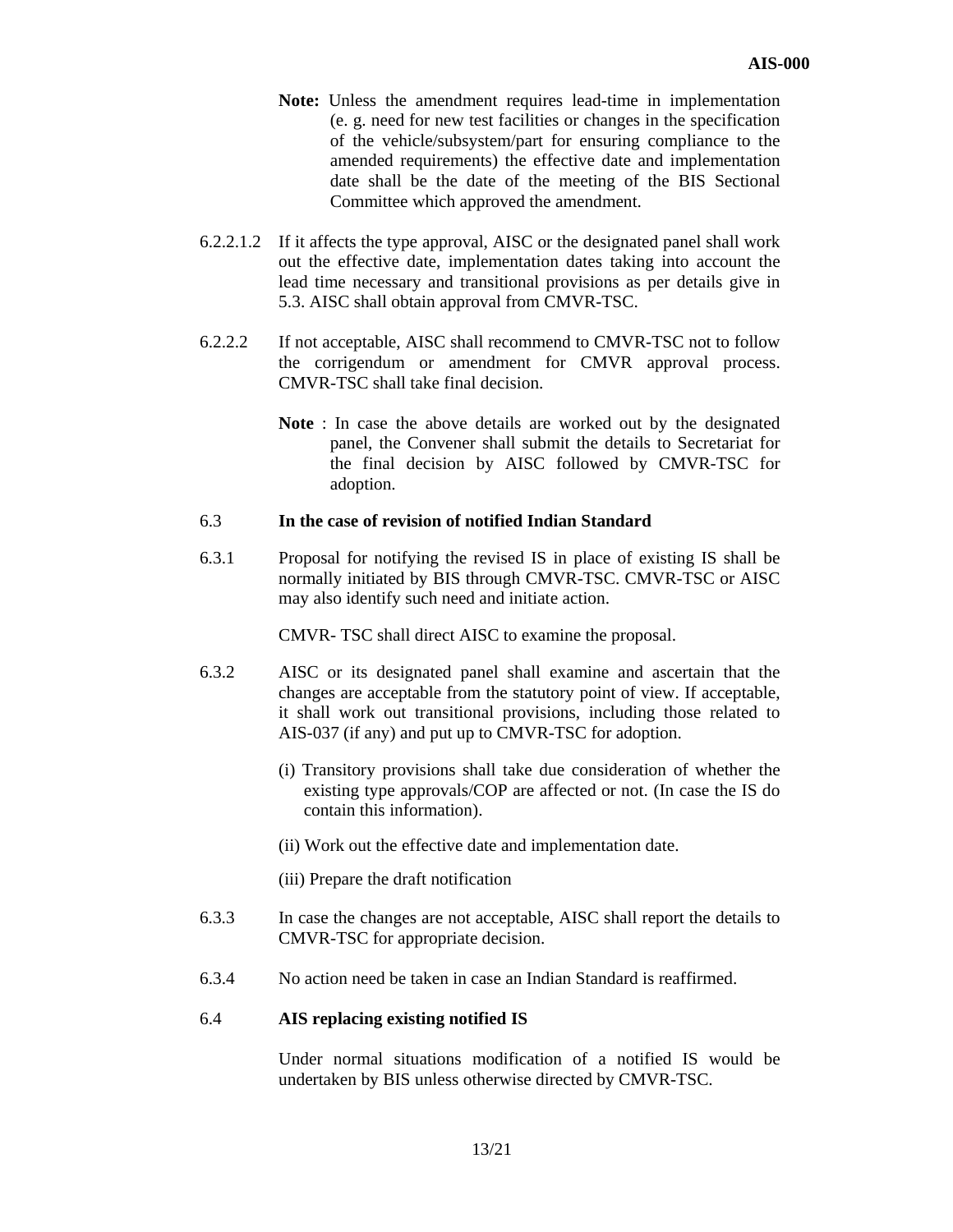### **7.0 GENERAL GUIDELINES FOR APPROVAL OF CHANGES IN PUBLISHED TAP 115/116**

#### 7.1 **Procedure for proposing a change in TAP 115/116:**

- 7.1.1 Proposal for modification to TAP 115/116 can be initiated by stake holders like Government agencies, user, SCOE members, India-GR-Working Group, SCOE Secretariat, etc. Proposal along with justification shall be sent to SCOE Secretariat. The proposer may indicate whether it is proposal for a corrigendum, amendment or a revision.
- 7.1.2 SCOE shall direct its appointed expert group to examine the modifications and put it up for discussion and decisions in SCOE.
- 7.1.3 SCOE shall finalize the same after including its implementation, transitional provisions and draft notification (if any) etc. The appointed expert group shall classify the proposal as a corrigendum or amendment or revision.
- 7.1.4 ARAI (AISC Secretariat) shall release the modified document and circulate the same to the members of SCOE and also make it available for wide circulation on website.
- 7.1.5 Accordingly the following actions shall ensue for approval of Corrigendum, Amendment and Revision to TAP 115/116.

#### 7.2 **Procedure for Approval of Corrigendum to TAP 115/ 116**

- 7.2.1 SCOE (or the designated committee appointed by SCOE) shall prepare the draft corrigendum, along with justification and forward to SCOE Secretariat.
- 7.2.2 SCOE Secretariat shall prepare the approval document and seek approval from the SCOE.

### 7.3 **Procedure for Approval of an Amendment to TAP 115/116:**

- 7.3.1 SCOE (or the designated committee appointed by SCOE) shall prepare the draft amendment, in consultation with SCOE members (if necessary), incorporating transitional provisions (if any needed for implementation), and justification and submit to SCOE Secretariat.
- 7.3.2 SCOE Secretariat shall circulate the proposed Amendment to the members of SCOE and also make it available on website for users to give comments.
- 7.3.3 The comments received if any shall be considered by the SCOE Secretariat and final recommendation shall be put up to the SCOE for adoption.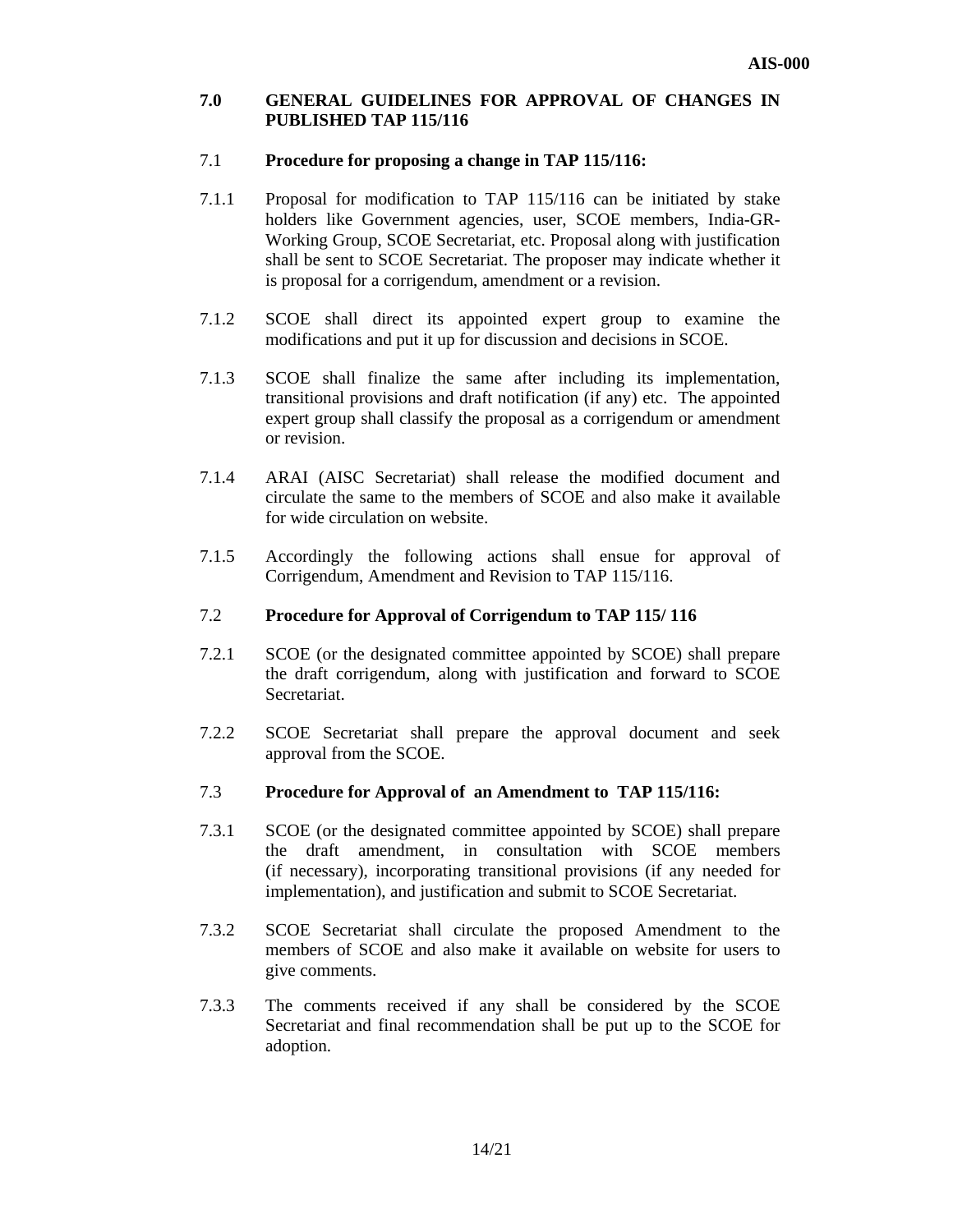7.3.4 SCOE Secretariatshall recommend changes in CMVR (if necessary) and submit the Draft Notification to SCOE for approval.

#### 7.4 **Procedure for Approval of Revision of TAP 115/116:**

- 7.4.1 SCOE Secretariat shall submit proposal to SCOE and seek approval for action plan for preparing Revision.
- 7.4.2 After approval in principle from SCOE, SCOE Secretariat (or the designated committee appointed by SCOE) shall discuss and prepare the draft revision incorporating transitional provisions (if any needed for implementation). While finalizing the proposal, the number of iterations of proposed revised drafts may be needed, as discussed and decided by the designated committee members.
- 7.4.3 SCOE Secretariat shall submit the complete proposal to SCOE for approval.
- 7.4.4 SCOE shall take final decision regarding approval or otherwise.
- 7.4.5 SCOE Secretariat (or the designated committee appointed by SCOE) shall recommend changes in CMVR and submit the Draft Notification to SCOE for approval.

## 7.5 **Procedure for numbering and publication of TAP 115/116 modifications**

7.5.1 SCOE Secretariat shall release approved and adopted documents as under:

| Corrigendum as: | "Corrigendum No. XX (MM/YYYY) to<br>MoRTH/CMVR/TAP-115/116 (Issue XX)" |
|-----------------|------------------------------------------------------------------------|
| Amendment as:   | "Amendment No. XX (MM/YYYY) to<br>MoRTH/CMVR/TAP-115/116 (Issue XX)"   |
| Revision as:    | "MoRTH/CMVR/TAP-115/116 (Issue XX)"                                    |

- 7.5.2 SCOE Secretariatshall make these available on website.
- 7.5.3 SCOE Secretariat shall also inform the availability on the website to SCOE members.
- 7.5.4 SCOE Secretariat shall also submit the necessary information to MoRTH for publication gazette of amendment or revision, as per guide lines given by MoRTH.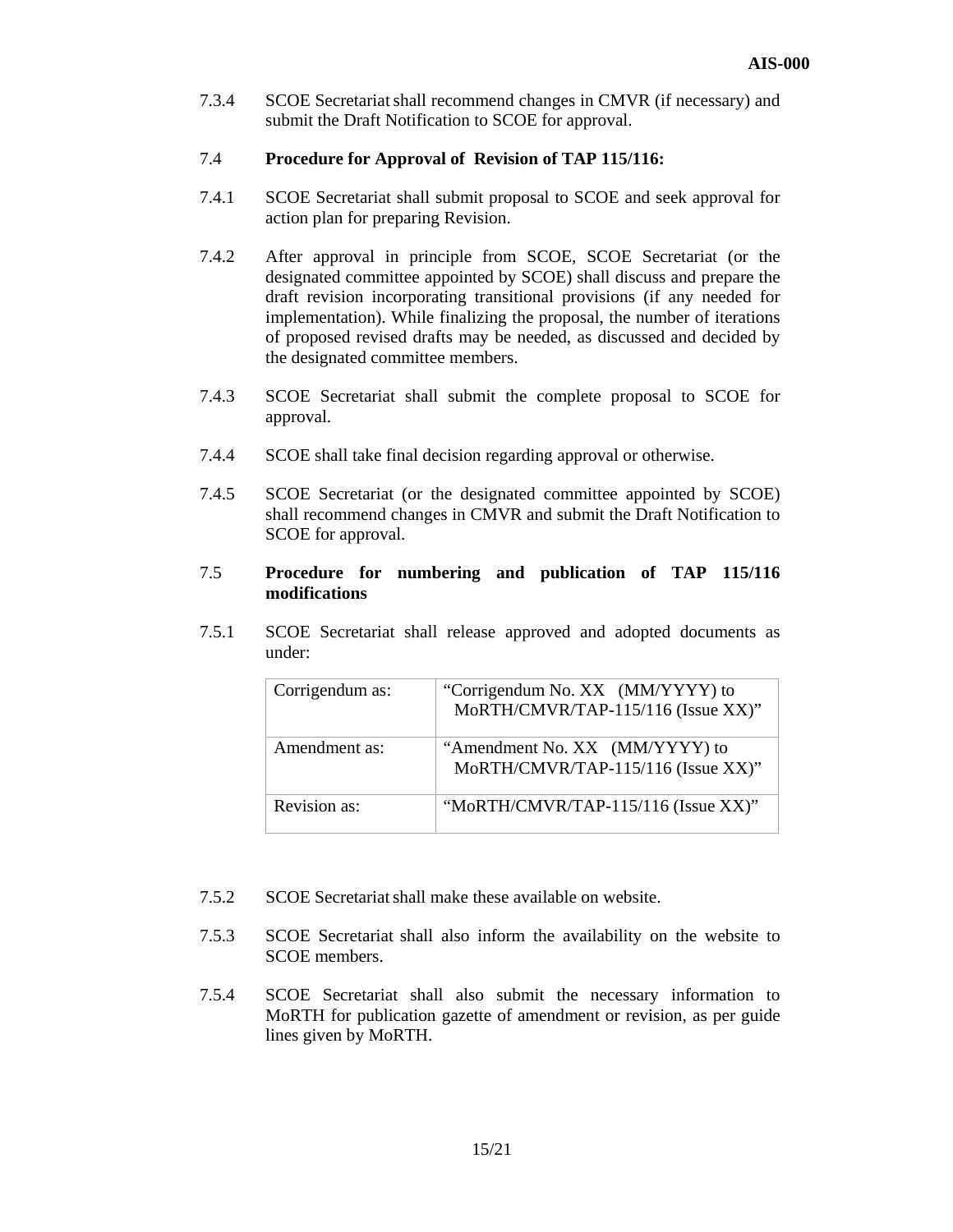## **8.0 GENERAL GUIDELINES FOR APPROVAL OF CHANGES IN PUBLISHED CMVR NOTIFICATIONS INCLUDING CMV RULE 115.**

- 8.1 Procedure for dealing with corrigendum and amendment in published CMVR Notifications including CMV Rule 115:
- 8.1.1 Proposal for corrigendum or amendment to CMVR Notifications including CMV Rule 115 can be initiated by stakeholders such as, Government agencies, users, panel members, India GR Group, AISC/ SCOE Secretariat etc. The proposer may indicate whether it is proposal for a corrigendum or amendment and include the details of the subject and date of implementation.
- 8.1.2 AISC Secretariat or SCOE Secretariat (as the case may be) shall forward the proposal to the CMVR-TSC/ SCOE for examination.
- 8.1.3 CMVR-TSC/ SCOE shall examine the notification and decide or advise the changes required in the notification, if any.
- 8.1.4 CMVR-TSC/ SCOE will prepare a draft notification and send it to MoRTH for finalization.
- 8.1.5 MoRTH will issue the notification as per the procedure laid down.

## **9.0 PROVISIONS REGARDING CHANGES IN ISO STANDARDS RELATED TO VEHICLE/ COMPONENT APPROVAL NOTIFIED UNDER CMVR**

- 9.1 Changes in ISO are in one of the following types
	- Correction
	- Technical Corrigendum
	- Amendment
	- Revision

## 9.1.1 **ISO definitions as compiled from relevant BIS documents are given in Para 3.3 above :**

#### 9.2 **The procedure to deal with modification in notified ISO**

 In the case of a modification in notified ISO standard in CMVR, BIS shall inform to AISC Secretariat about the changes in the standard. This may also be initiated by a stake-holder.

 AISC or the designated panel will examine whether the changes are acceptable from the statutory point of view.

9.2.1 If acceptable, AISC or designated panel shall examine whether these changes entail a change in the type approval.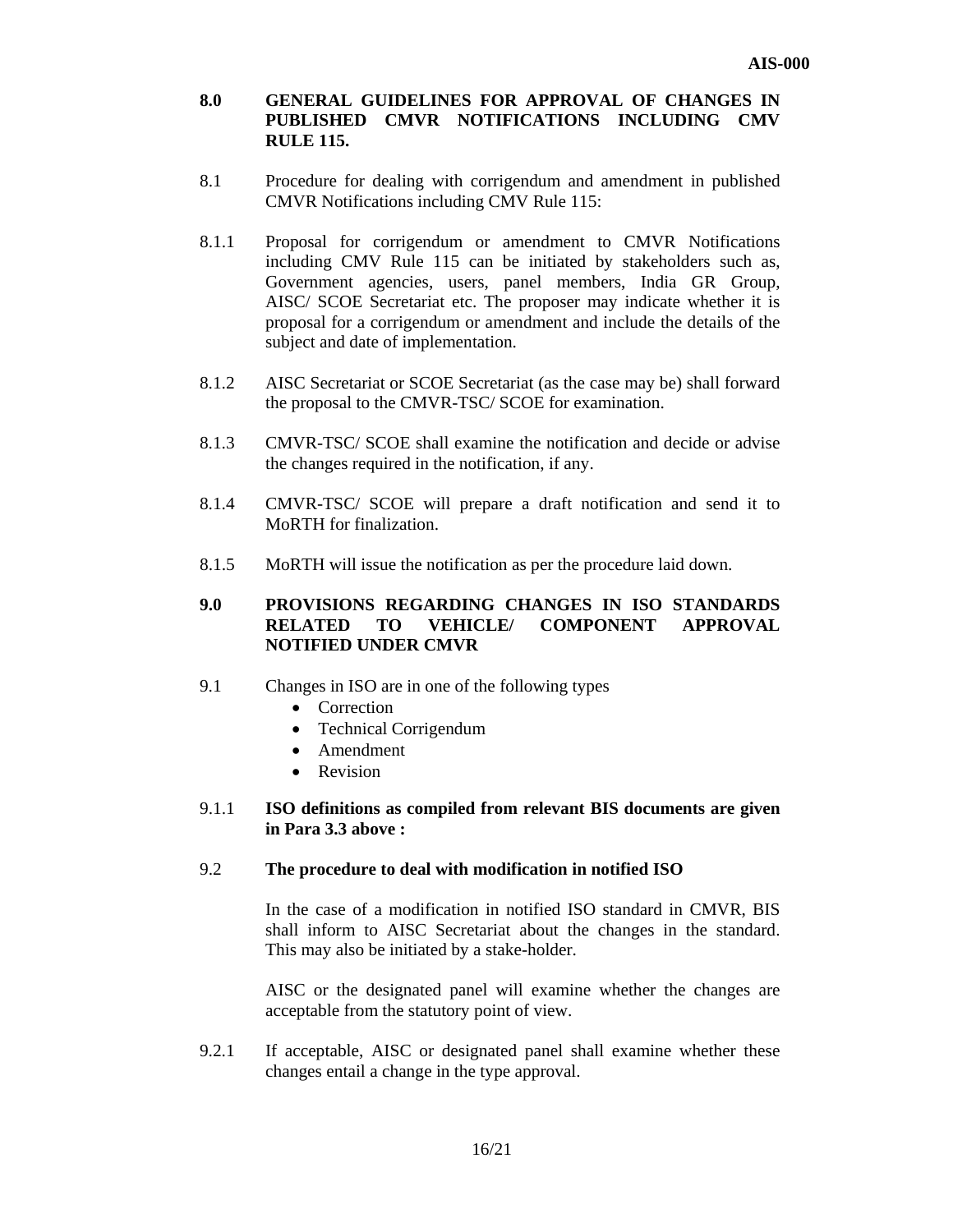- 9.2.1.1 If it does not, AISC or designated panel shall work out the effective date and implementation date.
- 9.2.1.2 If it affects the type approval, AISC or the designated panel shall work out the effective date, implementation dates and transitional provisions as per details give in 5. AISC shall take approval from CMVR-TSC.
- 9.2.2 If not acceptable, AISC shall recommend CMVR-TSC to not to follow the modification for CMVR approval process. CMVR-TSC will take final decision.
	- **Note**: In case the above details are worked out by the designated panel, the Convener shall submit the details to Secretariat for the final decision by AISC.

## **10.0 ACCEPTANCE OF CHANGES IN THE UN/ GTR REGULATION, THE BASE STANDARD FOR AIS/ TAP 115/116:**

When the AIS/ TAP 115/116 is based on an UN regulation, the following shall apply, unless otherwise stated in the AIS/ TAP. Where it is based on GTR, similar procedure shall be followed.

### 10.1 **Supplements**

 In case of changes in UN regulation, which are issued as supplements (Supplements do not affect the earlier type approvals) at the request of applicant, approval of compliance to this standard shall be issued taking into account the changes arising out of such supplement(s) to regulation with approval from Chairman AISC.

This shall be incorporated in the test report.

**Note:** Such changes may be considered for inclusion in the corresponding standard (AIS/ TAP) at the time of its next amendment or revision.

#### 10.2 **Series of amendments**

Changes in UN regulation, which are issued as series of amendments (series of amendments may affect the earlier type approvals) shall not be considered for issuing approval to existing standard (AIS/ TAP).

However, Chairman, AISC may, on a case to case basis, permit to accept latest series of amendments.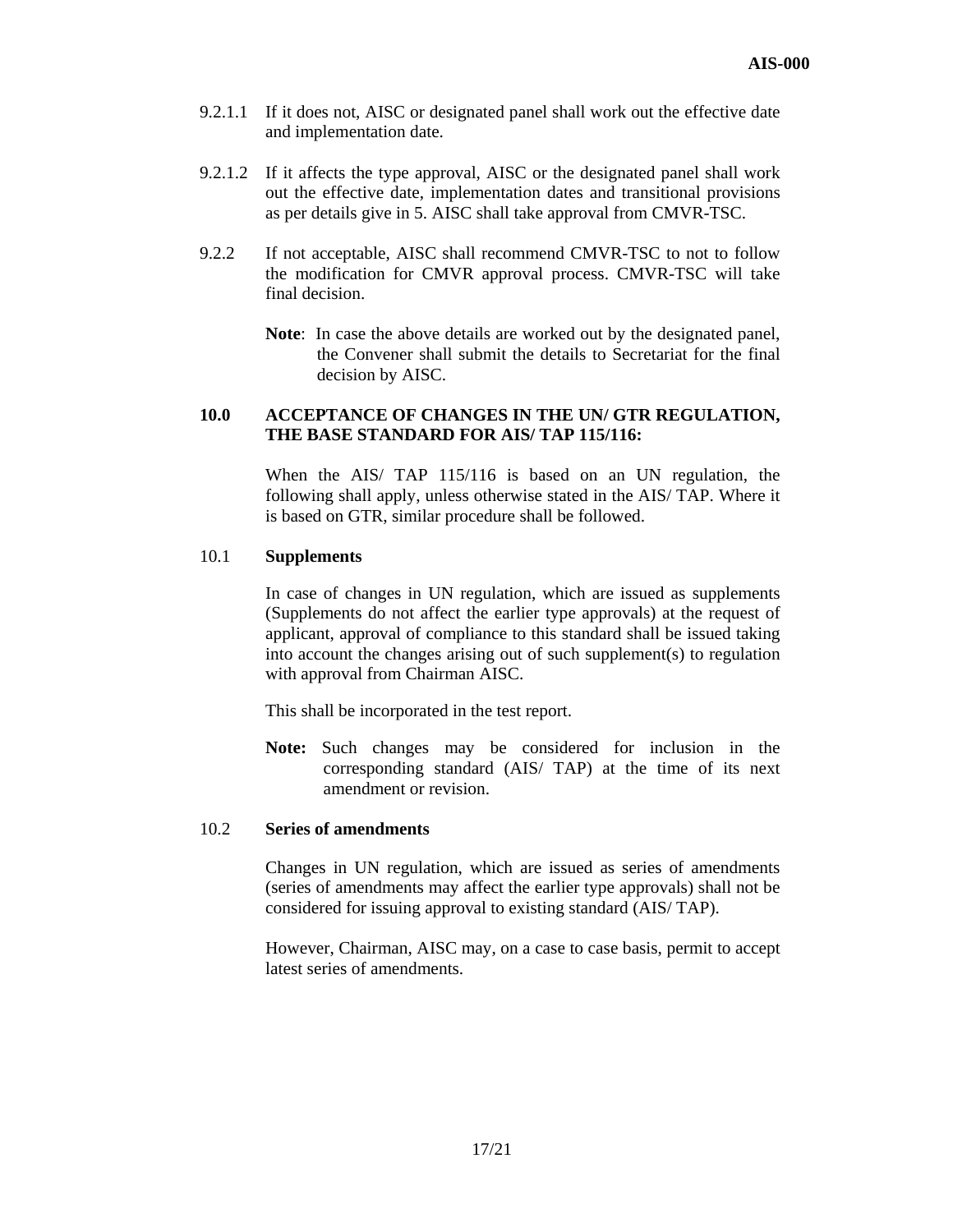# **ANNEXURE I**

# (See 5.4.4, Note 2)

# **MAPPING OF TERMS FOR EQUIVALENCE**

| <b>Standard</b>                  | <b>Terminology in the Standard</b>                                                                                               | Equivalent term as<br>per this document<br>(See Clause-3) |  |
|----------------------------------|----------------------------------------------------------------------------------------------------------------------------------|-----------------------------------------------------------|--|
|                                  | "Corrigendum"                                                                                                                    |                                                           |  |
|                                  | (of Editorial nature)                                                                                                            | Corrigendum                                               |  |
| <b>AIS</b>                       | "Amendment"<br>(Technical Change not requiring Type Re-Approval)                                                                 | Amendment                                                 |  |
|                                  | "Revision"<br>(Technical Change requiring Type Re-Approval)                                                                      | Revision                                                  |  |
|                                  | "Corrigendum"<br>(of Editorial nature)                                                                                           | Corrigendum                                               |  |
| <b>BIS</b>                       | "Amendment" or "Revision"<br>(Technical Change not requiring Type Re-Approval)                                                   | Amendment                                                 |  |
|                                  | "Amendment" or "Revision"<br>(Technical Change requiring Type Re-Approval)                                                       | Revision                                                  |  |
|                                  | "Corrigendum"<br>(of Editorial nature)                                                                                           | Corrigendum                                               |  |
| <b>TAP</b><br>115/116            | "Amendment"<br>(Technical Change not requiring Type Re-Approval)                                                                 | Amendment                                                 |  |
|                                  | "Revision"<br>(Technical Change requiring Type Re-Approval)                                                                      | Revision                                                  |  |
| <b>CMVR</b>                      | "Corrigendum" or "Amendment"<br>(of Editorial nature)                                                                            | Corrigendum                                               |  |
| <b>Notification</b><br>including | "Amendment"<br>(Technical Change not requiring Type Re-Approval)                                                                 | Amendment                                                 |  |
| <b>Rule 115.</b>                 | "Amendment"<br>(Technical Change Requiring Type Re-Approval)                                                                     | Revision                                                  |  |
|                                  | "Correction"<br>(of Editorial nature)                                                                                            | Corrigendum                                               |  |
| <b>ISO</b><br><b>Standards</b>   | corrigendum"<br>"technical<br>or "Amendment"<br><sub>or</sub><br>"Revision"<br>(Technical Change not requiring Type Re-Approval) | Amendment                                                 |  |
|                                  | "Amendment" or "Revision"<br>(Technical Change Requiring Type Re-Approval)                                                       | Revision                                                  |  |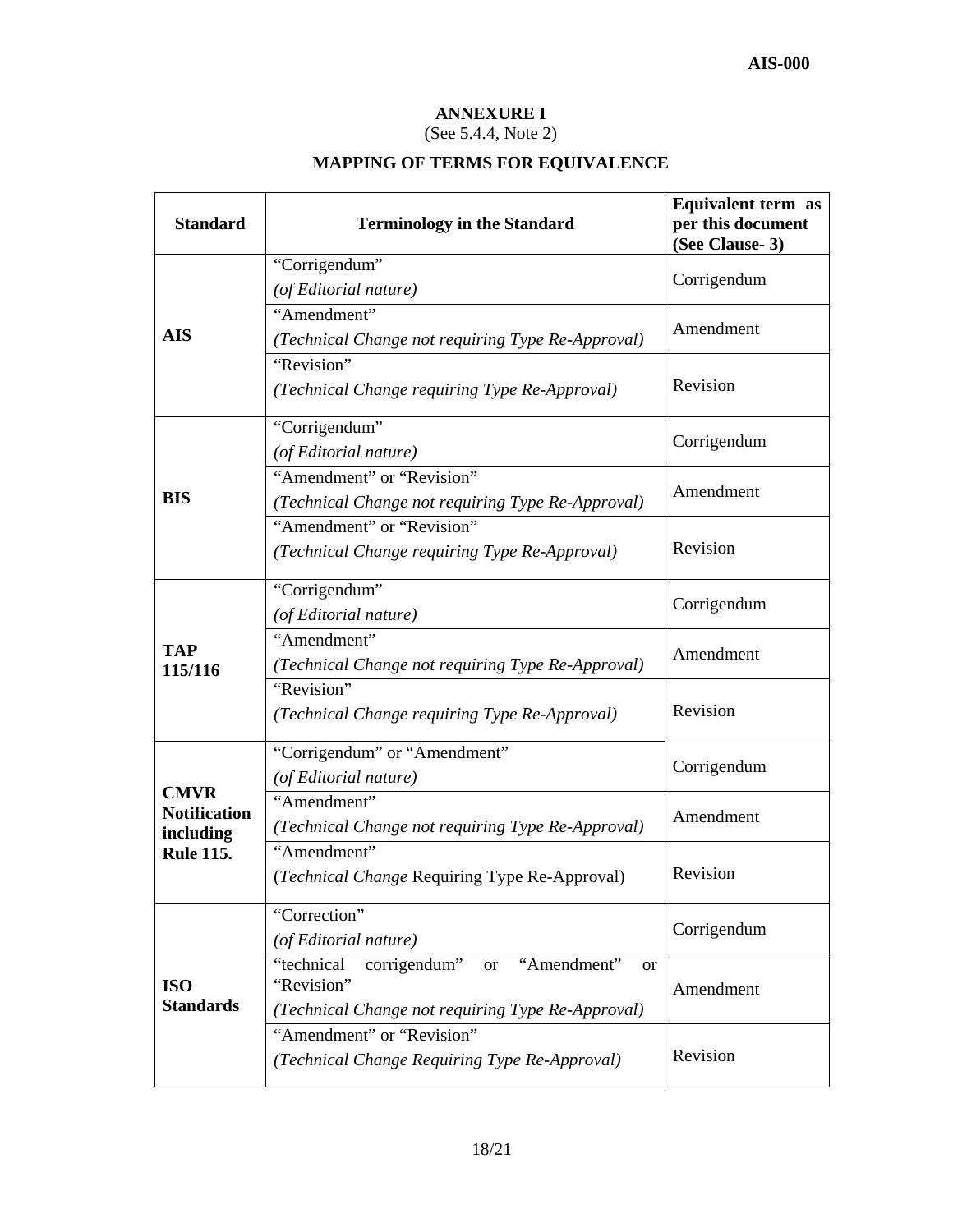# **ANNEXURE II**

## **ABBREVIATIONS USED**

| <b>Abbreviation</b> | <b>Term</b>                                                       |
|---------------------|-------------------------------------------------------------------|
| <b>AISC</b>         | <b>Automotive Industry Standards Committee</b>                    |
| <b>UN-ECE</b>       | United Nations- Economic Commission for Europe                    |
| EC                  | European Commission                                               |
| <b>GTR</b>          | <b>Global Technical Regulation</b>                                |
| AIS                 | <b>Automotive Industry Standard</b>                               |
| <b>IS</b>           | <b>Indian Standard</b>                                            |
| <b>BIS</b>          | <b>Bureau of Indian Standards</b>                                 |
| <b>TAP</b>          | <b>Type Approval Procedure</b>                                    |
| <b>CMVR</b>         | <b>Central Motor Vehicles Rules</b>                               |
| <b>CMVR-TSC</b>     | <b>Central Motor Vehicles Rules- Technical Standing Committee</b> |
| <b>SCOE</b>         | <b>Standing Committee on Emission Legislation</b>                 |
| <b>MoRTH</b>        | Ministry of Road Transport & Highways                             |
| <b>ISO</b>          | International Organization for Standardization                    |
| <b>COP</b>          | Conformity of Production                                          |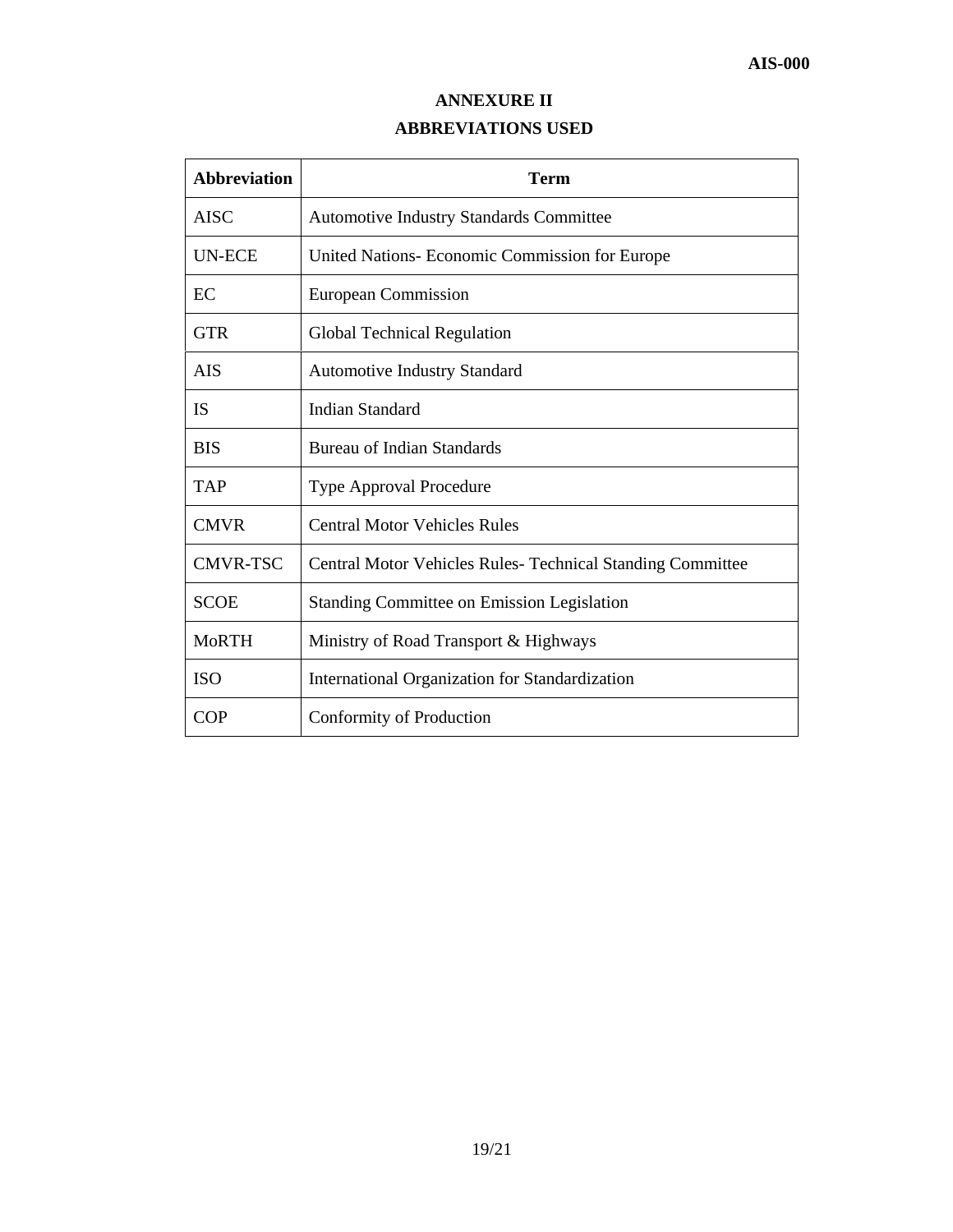# **ANNEXURE III**

(See introduction)

## **COMPOSITION OF AISC PANEL ON ADMINISTRATIVE PROCEDURE TO DEAL WITH CORRIGENDUM, AMENDMENTS OR REVISIONS TO AIS, TAP 115 / 116, CMVR NOTIFICATIONS, IS AND ISO STANDARDS, WHICH ARE NOTIFIED UNDER CMVR\***

| <b>Convener</b>                             |                                                                      |
|---------------------------------------------|----------------------------------------------------------------------|
| Mrs. Rashmi Urdhwareshe                     | The Automotive Research Association of India (ARAI)                  |
| <b>Members</b>                              |                                                                      |
| Director/ Shri K. Kamaraj                   | Research<br>Vehicle<br>Development<br>Establishment<br>and<br>(VRDE) |
| Director / Ms. Vijayanta<br>Ahuja           | International Center for Automotive Technology (iCAT)                |
| Director                                    | Central Institute of Road Transport (CIRT)                           |
| Director                                    | Indian institute of Petroleum (IIP)                                  |
| Shri P.C. Joshi                             | <b>Bureau of Indian Standards</b>                                    |
| Shri T.C. Gopalan                           | <b>Tractor Manufacturer Association (TMA)</b>                        |
| Shri Philip Koshy                           | John Deere Equipment Private Ltd (TMA)                               |
| Shri. K.K. Gandhi                           | Society of Indian Automobile manufacturers (SIAM)                    |
| Shri R. M. Kanitkar                         | Force Motors Ltd.(SIAM)                                              |
| Shri Sumit Sharma                           | Maruti Suzuki India Ltd(SIAM)                                        |
| Shri P. K. Banerjee/<br>Shri Feroz Khan     | Tata Motors Ltd.(SIAM)                                               |
| Shri Girish S. Kodolikar                    | Bajaj Auto Ltd. (SIAM)                                               |
| Shri T. M. Balaraman/<br>Shri Harsh Agarwal | Hero MotoCorp, (SIAM)                                                |
| Shri V. M. Manel                            | Mahindra Two Wheelers Limited (SIAM)                                 |

\* At the time of approval of this Automotive Industry Standard (AIS)

## **ANNEXURE IV**